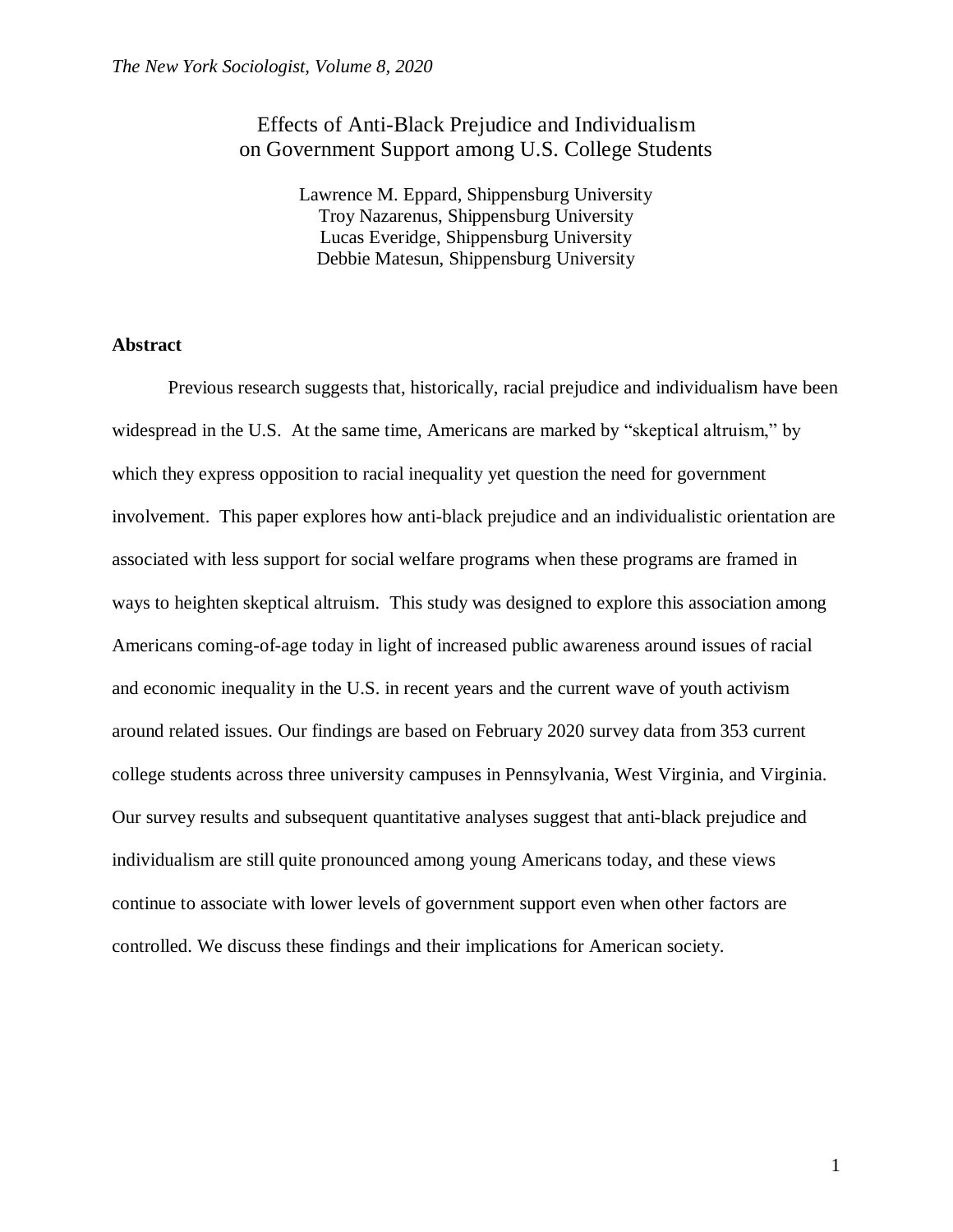#### **INTRODUCTION**

Stratification beliefs research explores "what people believe about who gets what and why" (Kluegel and Smith 1981:30). Stratification beliefs contain "information (veridical or nonveridical) about a phenomenon that an individual uses as a basis both for inferring other information and for action" (Kluegel and Smith 1981:30). This research has historically been primarily concerned with (a) beliefs about the determinants of social inequalities, (b) the determinants of these beliefs, and (c) how these beliefs impact respondents' policy preferences (Hunt and Bullock 2016).

Stratification beliefs research suggests that, on average, the American population is "skeptically altruistic" (Eppard et. al. 2020:241). On the one hand, Americans are morally committed to helping the poor, concerned about inequality, and espouse a number of structuralist beliefs and social democratic preferences. At the same time, however, many of these same Americans: demand that government assistance go to only the truly "deserving" (a sociallyconstructed and culturally-defined category that is particularly narrowly-defined in the U.S. compared to other OECD countries); are deeply suspicious of the morality and deservingness of recipients of government assistance (particularly Black recipients); are skeptical that government can effectively address social problems; prefer (at least in abstract, ideal cultural terms) smaller government and lower taxes; and prefer individualistically-oriented social policies over structurally-oriented ones (see Eppard et. al. 2020 for a detailed analysis of skeptical altruism).

To be clear, Americans have many social democratic tendencies and are able to identify a number of structural failings which contribute to persistent social problems. But when a social problem or policy can be effectively framed by political or public actors in a manner which taps into key components of skeptical altruism in Americans' minds, support for policies that might

2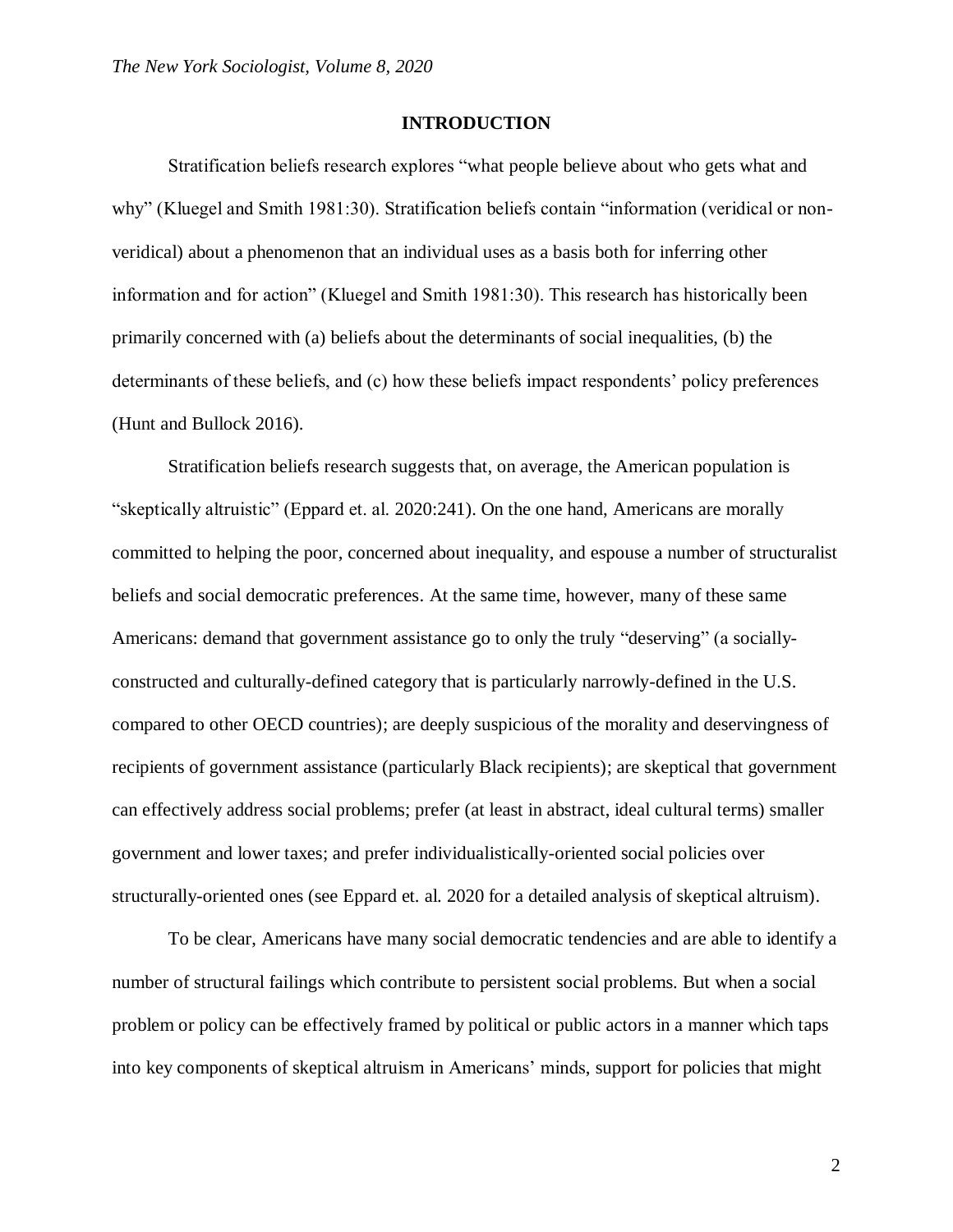$\overline{a}$ 

otherwise be robust (given Americans' many social democratic tendencies) can be undermined. The presence of widespread racial prejudice and individualism, and the manner in which these phenomena can be weaponized in political and public debates, often reduces social policy support in the U.S. As we have explained elsewhere:

Given the weight of the evidence revealing deeply problematic explanations for economic, racial, and gender inequalities among the American public, it might be tempting to imagine that Americans must cruelly disregard those in need. This is not necessarily the case, as the reality is a complicated mixture of competing concerns. Despite their individualistic beliefs, Americans are generally not opposed to government spending targeted at fighting poverty and economic inequality, as well as a number of other inequalities, in abstract 'ideal cultural' terms. . . Where it gets complicated is that, while Americans care about those in need, their concern is filtered through what we call their 'skeptical altruism'. . . This skeptical altruism, fueled by dominant individualistic, racist, and sexist beliefs, gets in the way of translating a widespread moral commitment to helping the needy into full-fledged support for European-style social policies. Does it mean *no* support? No, but it does place limits on how far we are willing to go in our generosity and structural orientation. (Eppard, et al., 2020:241)

Racial prejudice and individualism are of course not the only factors limiting the American welfare state. Dysfunctions in the American political system, for instance, play a substantial role in creating a mismatch between American social democratic preferences and policy outcomes (Gilens 2012; Gilens and Page 2014). But previous research (Alesina, et al., 2001:39) suggests that racial prejudice and individualism are additional factors which play a role in limiting the U.S. welfare state by ensuring that American politicians do not face the degree of sustained pressure that they might otherwise face to develop generous and structurally-oriented social policies to address the many inequalities plaguing American society.<sup>1</sup>

<sup>&</sup>lt;sup>1</sup> As Alberto Alesina and his colleagues found, "Americans redistribute less than Europeans because (1) the majority believes that redistribution favors racial minorities, (2) Americans believe that they live in an open and fair society and that if someone is poor it is their own fault, and (3) the political system is geared towards preventing redistribution" (2001:39).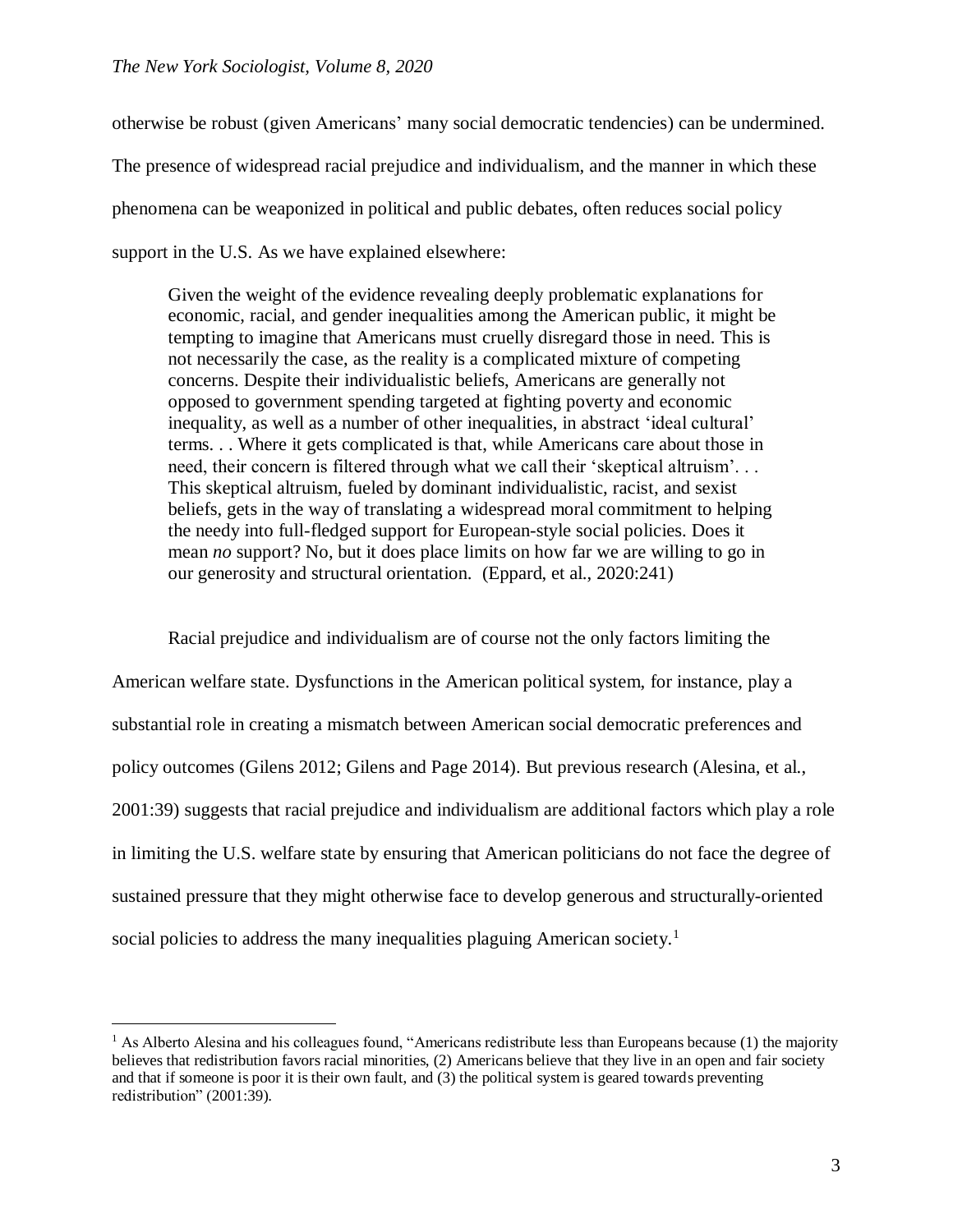### **LITERATURE REVIEW**

### Anti-Black Prejudice

The weight of the evidence suggests the existence of widespread prejudice toward African Americans in the U.S. Experimental studies routinely find patterns of discrimination, for instance, that can only be explained by systemic racism and widespread racial bias. Devah Pager and her colleagues have famously documented the significant hiring discrimination faced by Black job applicants in the U.S.—so significant, in fact, that Black applicants with a clean record fared no better in their employment audit study than White applicants with equivalent credentials *but a felony conviction* (Pager et. al. 2009). Other experimental studies tell a similar story. Depending upon the city and study in question, African Americans are discriminated against in housing and bank lending as much as 70 percent of the time or more (Bonilla-Silva 2014:33-34).

Compared to experimental studies, include a significant amount of racial bias that survey respondents attempt to downplay and/or hide due to social desirability bias (Bonilla-Silva and Forman 2000). Yet despite this, American survey respondents still reveal a significant amount of racial bias. There are far too many examples for the confines of this paper, but what follows are illustrative.

A 2014 survey from the National Opinion Research Center (NORC) found that Americans were more likely to categorize African Americans as lazy than as hardworking (Howard et. al. 2017:775). Less than half (43%) of Americans say the U.S. needs to go further to give Black Americans equal rights. A minority of Whites (47%) agree that they benefit from advantages that Black Americans do not have (Pew Research Center 2019). Three-quarters of Whites report that race is not an important factor in the availability of the American Dream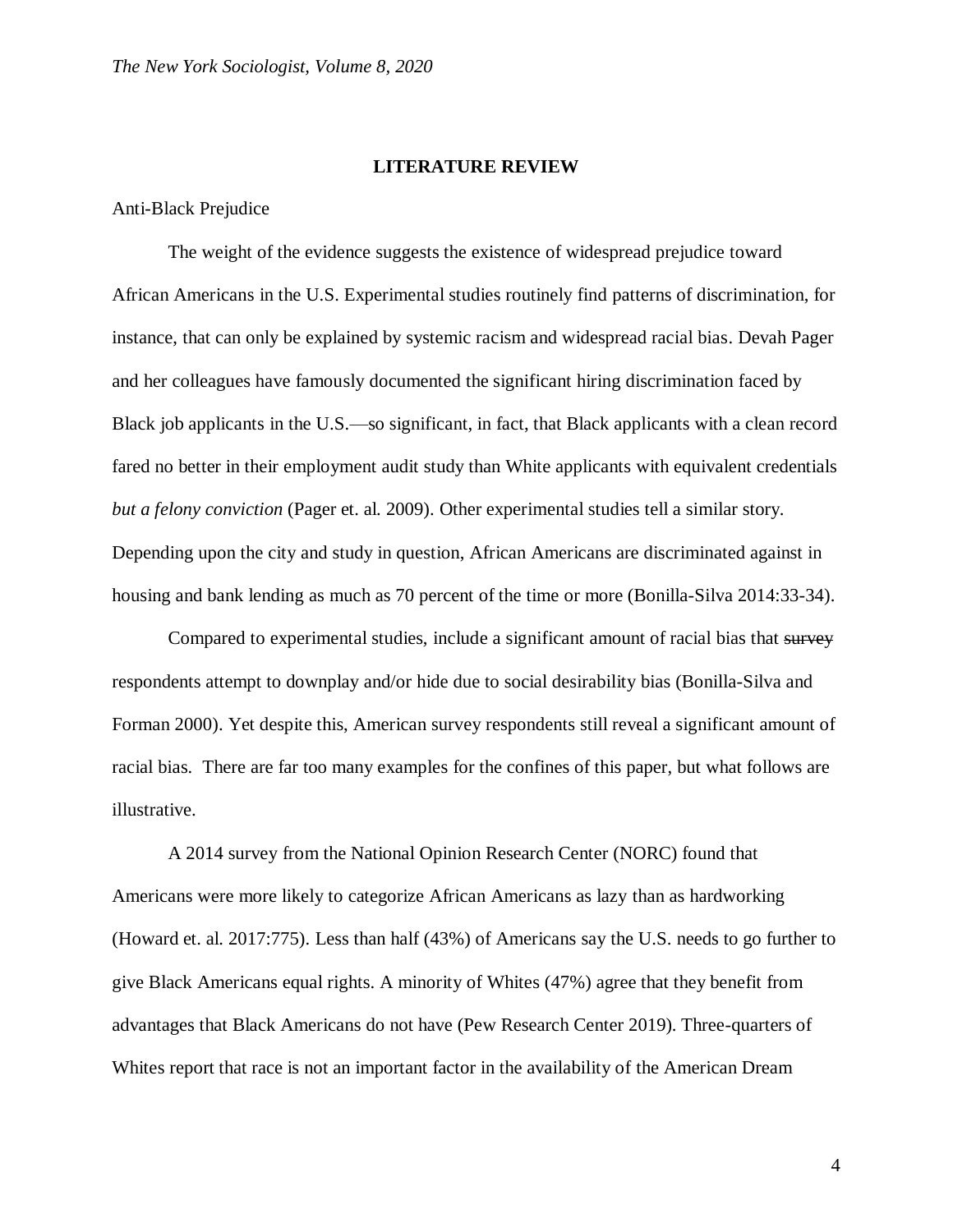(*Atlantic*/Aspen 2015). Fifty-four percent of Whites say that African Americans who cannot get ahead have mostly themselves to blame, with only 35 percent citing discrimination (Pew Research Center 2017). Sixty-two percent of Whites say their race has not had much of an impact on their ability to succeed (Pew Research Center 2016a). Almost three-quarters (71%) of Whites believe the government should play either a minor role (46%) or no role at all (25%) in trying to improve the social and economic position of Black Americans and other minority groups. Most Whites deny widespread discrimination against African Americans in healthcare (77%), while shopping (76%), in education (75%), in housing (73%), in hiring (67%), in dealing with the criminal justice system (53%), and in dealing with police (52%) (Gallup 2020).

How can there be widespread prejudice when a majority of Whites favors affirmative action (57%) and believes racism is widespread against Black Americans (56%) (Gallup 2020)? It is likely that racism bothers Americans in abstract, ideal cultural terms, but that racism is somewhat of an empty term for many. As Feagin explains:

". . . opinion surveys of whites indicate that most publicly support, when given abstract questions, equality of opportunity and equality of treatment and oppose racial discrimination. However, at the same time, the majority do not believe there is major and widespread racial discrimination across this society, and they also do not believe that governments should intervene to secure further racial equality" (2014:105).

For many White Americans, racism evokes Jim Crow imagery of the most egregious and overt racist acts. White Americans are often unaware of (or worse, unwilling to acknowledge) important mechanisms which give systemic racism its devastating impact, including less overt but incredibly impactful and insidious problems like neighborhood segregation. If White Americans profess to care about racism in only a very narrow and overt sense, then the only tools left in their intellectual toolkit to explain the massive racial inequalities all around them are decidedly anti-Black in their assumptions.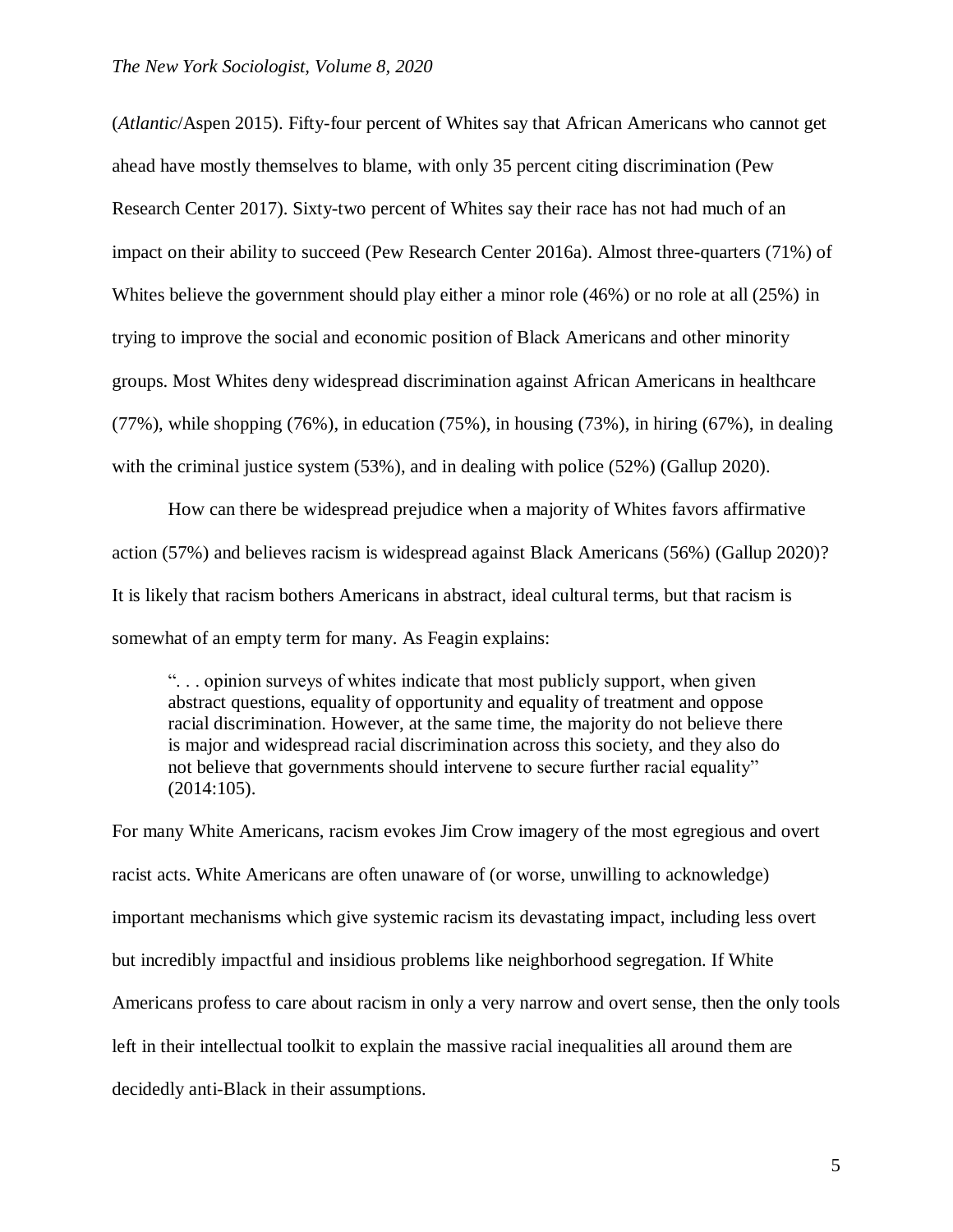Studies suggest that various measures of racial prejudice are negatively associated with a number of social policy preferences in the U.S. Luttmer (2001), for instance, demonstrated that support for welfare spending increases when individuals live close to welfare recipients of their own race, but decreases when they live close to recipients of a different race. Relatedly, Alesina and Glaeser (2004) showed that both support for welfare among the population, as well as actual welfare spending, were negatively correlated with the proportion of the state population that was Black in the U.S.

Perhaps the most famous statement on this phenomenon is *Why Americans Hate Welfare*  by Gilens (1999). Gilens presented a wealth of evidence showing that support for welfare tended to decrease the more that Americans associated poverty and welfare with Black Americans and the more respondents espoused beliefs about the supposed laziness, immorality, and undeservingness of Black Americans. Gilens explains these findings:

In large measure, Americans hate welfare because they view it as a program that rewards the underserving poor. To understand public opposition to welfare, then, we need to understand the public's perceptions of welfare recipients, and here two important and related factors stand out. First, the American public thinks that most people who receive welfare are black, and second, the public thinks that blacks are less committed to the work ethic than are other Americans. . . white Americans' attitudes towards welfare can only be understood in connection with their beliefs about blacks—especially their judgements about the causes of racial inequality and the extent to which blacks' problems stem from their own lack of effort (1999:3).

Gilens showed that only 35 percent of those who viewed Black Americans as very hard working wanted to cut welfare, and 47 percent wanted spending increased—for those who viewed Black Americans as very lazy, however, 63 percent wanted welfare spending cut and only 15 percent wanted it increased (1999:68-69). Relatedly, Gilens noted that the perceived race of the majority of welfare recipients influenced whether Americans viewed them as lazy (69% say yes if a majority are perceived to be Black, 45% if White), not really in need (64% versus 50%), and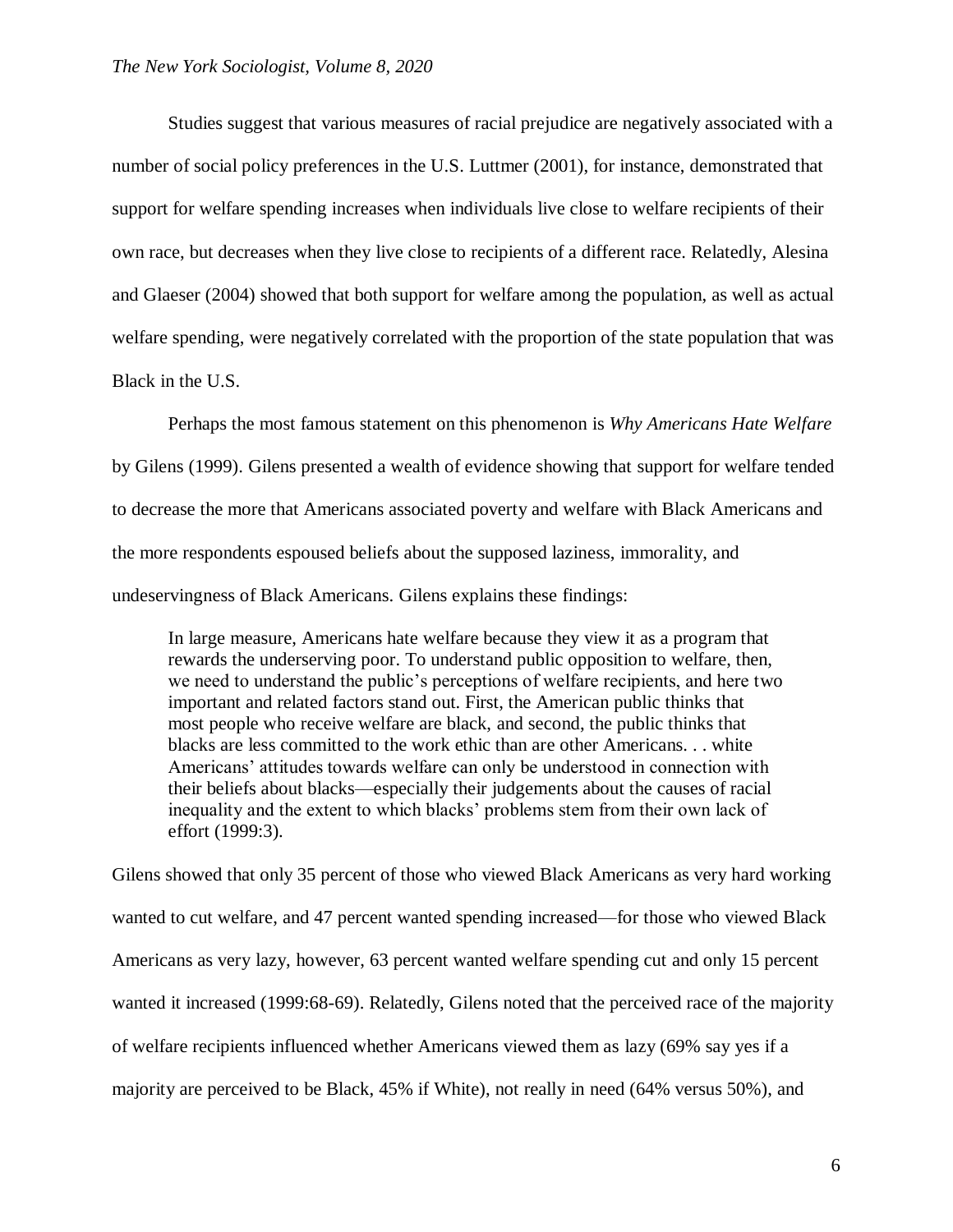individually to blame for their circumstances (63% versus 40%) (1999:140). Finally, Gilens showed that, for those who believed Black Americans would be just as well off as Whites if they only tried harder, a majority wanted welfare cut. For those who disagreed with this sentiment about Black Americans, only 20 percent wanted welfare cut (Gilens 1999:177).

## Individualism

In addition to widespread racial prejudice, there is also widespread individualism in the U.S. Hundreds of survey items and interview questions from numerous studies across a half century confirm that Americans tend to place a disproportionate emphasis on the individual as responsible for their outcomes in life (focusing on the importance of individual ambition, work ethic, choices, etc.), while putting far less emphasis on non-individualistic explanations. This research shows that Americans are some of the most individualistic people in the world (Feagin 1972 & 1975; Huber and Form 1973; Kluegel and Smith 1986; Ladd 1994; Lipset 1996; Chafel 1997; Alesina and Glaeser 2004; Economic Mobility Project 2007; Hanson and Zogby 2010; Henrich et. al. 2010; Pew Research Center 2012, 2014, & 2016b; Hunt and Bullock 2016; ISSP 2020; Eppard et. al. 2020).

Two seminal national studies from Feagin (1972 & 1975) and Kluegel and Smith (1986)—recognized as the first systematic investigations of American stratification beliefs found individualistic beliefs to be more popular than structuralist beliefs, and demonstrated the consequences of these beliefs for social policy support.

In Feagin's national survey, 53 percent of Americans gave high importance to individualistic factors in explaining poverty, compared to only 22 percent for structural factors (1972:104). Of the eleven causes of poverty that he provided to respondents, the individualistic

7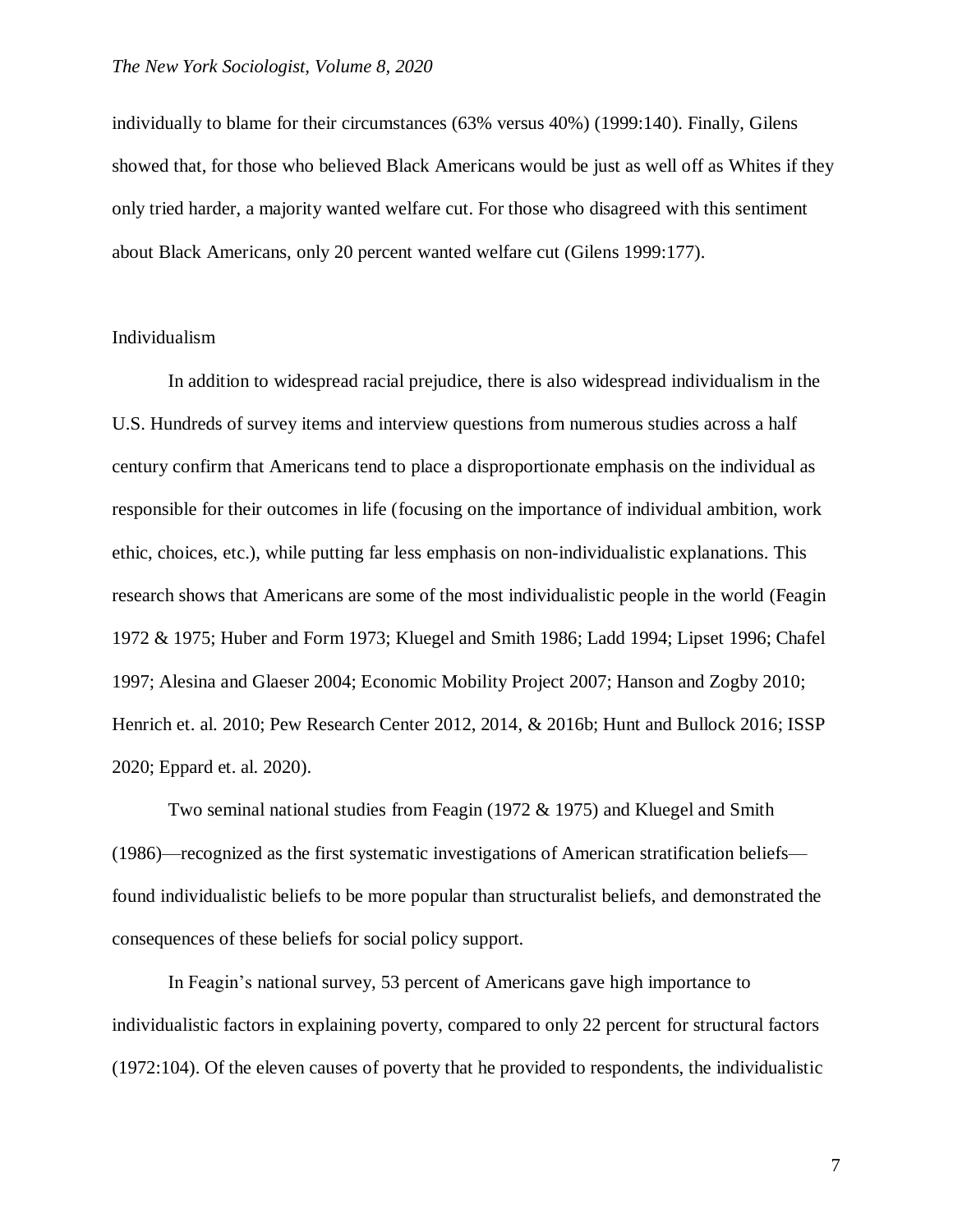#### *The New York Sociologist, Volume 8, 2020*

items were the most popular. Most of Feagin's respondents held either skeptical or negative views of welfare recipients, views which were critical of recipients' work ethic, morality, and fertility decisions. Feagin demonstrated a strong association between these beliefs and welfare attitudes: "High scores on the anti-welfare index turned out to be strongly correlated with high scores on the individualistic-factors index" (1972:108).

Kluegel and Smith (1986) came to similar conclusions in their follow-up national survey: a high degree of individualism, support for meritocracy beliefs, individualistic attributions for poverty, and skepticism of welfare recipients. Based on their findings, the authors concluded that, "Adherence to the dominant ideology is, as we proposed, widespread. In each of the groups we have examined the majority express agreement with dominant-ideology beliefs" (Kluegel and Smith 1986:289). Furthermore, these beliefs were clearly associated with social policy preferences, including a negative association (-0.77 regression coefficient) between inegalitarian beliefs and welfare support, a positive association (0.50) between egalitarian beliefs and support for a federal guaranteed jobs program, a positive association (0.47) between a structural view of poverty and welfare support, and a negative association (-0.39) between an individualistic view of poverty and welfare support (Kluegel and Smith 1986:160).

Subsequent research has confirmed these findings. As stratification belief scholars Hunt and Bullock note, the weight of the evidence suggests that "Americans are decidedly individualistic" (2016:95). As one example, a recent survey asked which is more important to achieving the American Dream—between hard work, circumstances of birth, and luck—and found that 61 percent of Americans cited hard work, 28 percent circumstances, and 11 percent luck (*Atlantic*/Aspen 2015).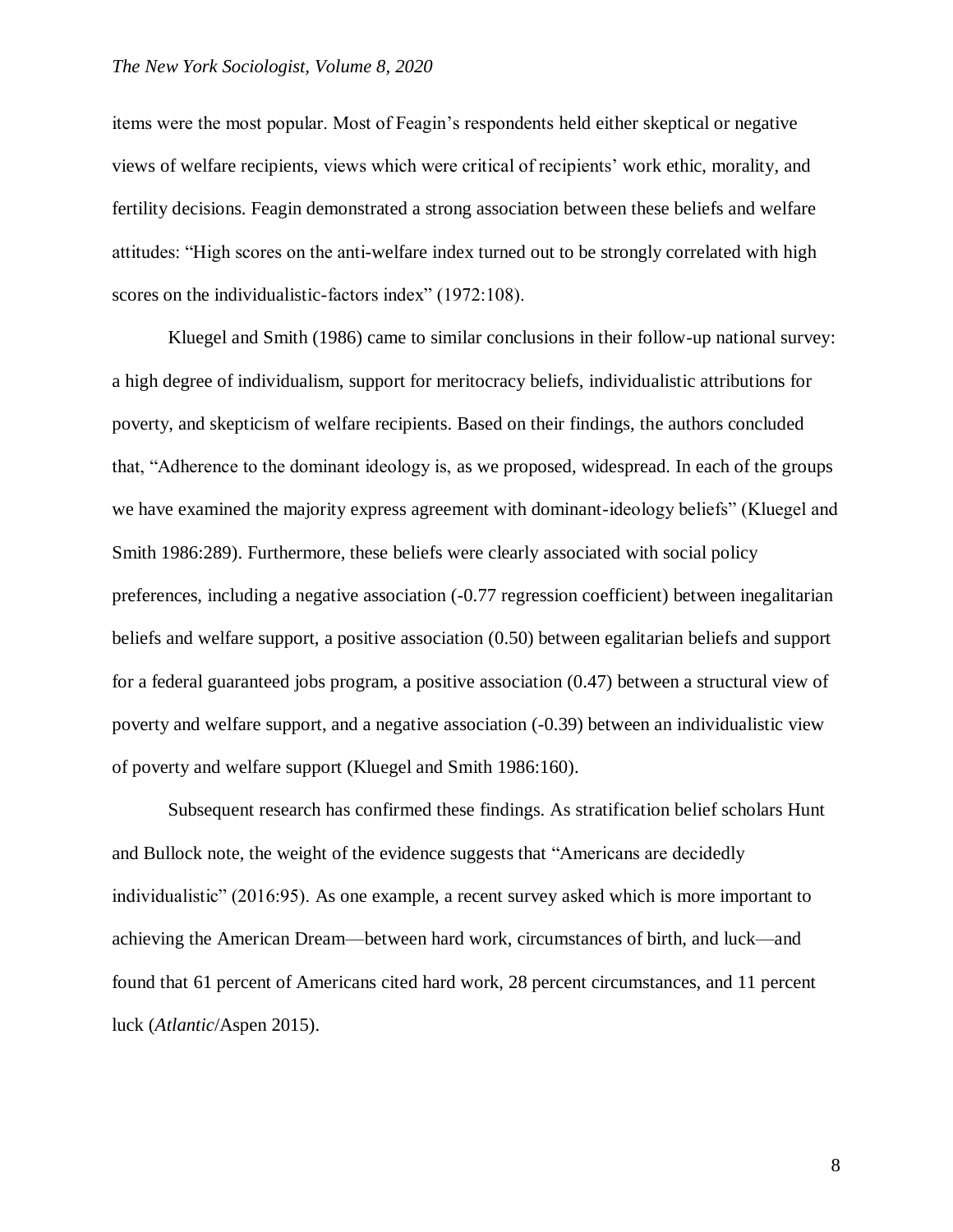As Henrich and his colleagues explain, Americans are some of the most individualistic people in the world:

"Americans stand out relative to other Westerners on phenomena that are associated with independent self-concepts and individualism. A number of analyses, using a diverse range of methods, reveal that Americans are, on average, the most individualistic people in the world. The observation that the United States is especially individualistic is not new and dates at least as far back as de Tocqueville. The unusually individualistic nature of Americans may be caused by, or reflect, an ideology that particularly stresses the importance of freedom and self-sufficiency, as well as various practices in education and childrearing that may help to inculcate this sense of autonomy" (2010:74).

Summarizing a number of studies of non-U.S. countries, Hunt and Bullock make a similar argument: "in contrast to the findings of most U.S.-based studies, the majority of these non-U.S. studies document a stronger endorsement of structuralist than individualistic beliefs" (2016:98).

A recent international survey from the Pew Research Center underscores this point.

When respondents in 44 countries were asked whether success in life was determined by forces

outside of one's personal control, 57 percent of Americans disagreed, compared to an average of

38 percent among the other 43 countries (Pew Research Center 2014).

Subsequent studies since Feagin (1972 & 1975) and Kluegel and Smith (1986) also confirm the continued association between stratification beliefs and social policy preferences (Hasenfeld and Rafferty 1989; Bobo and Kluegel 1993; Gilens 1999; Hughes and Tuch 1999; Appelbaum 2001; Bullock et. al. 2003; Alesina and Glaeser 2004).

Alesina and Glaeser (2004) found that, among Americans who believed that the government spent too much money fighting poverty, most believed poverty was caused by laziness (88%) and that there was a chance to escape poverty (88%). Among those who believed that the government spent too little fighting poverty, far fewer believed that poverty was caused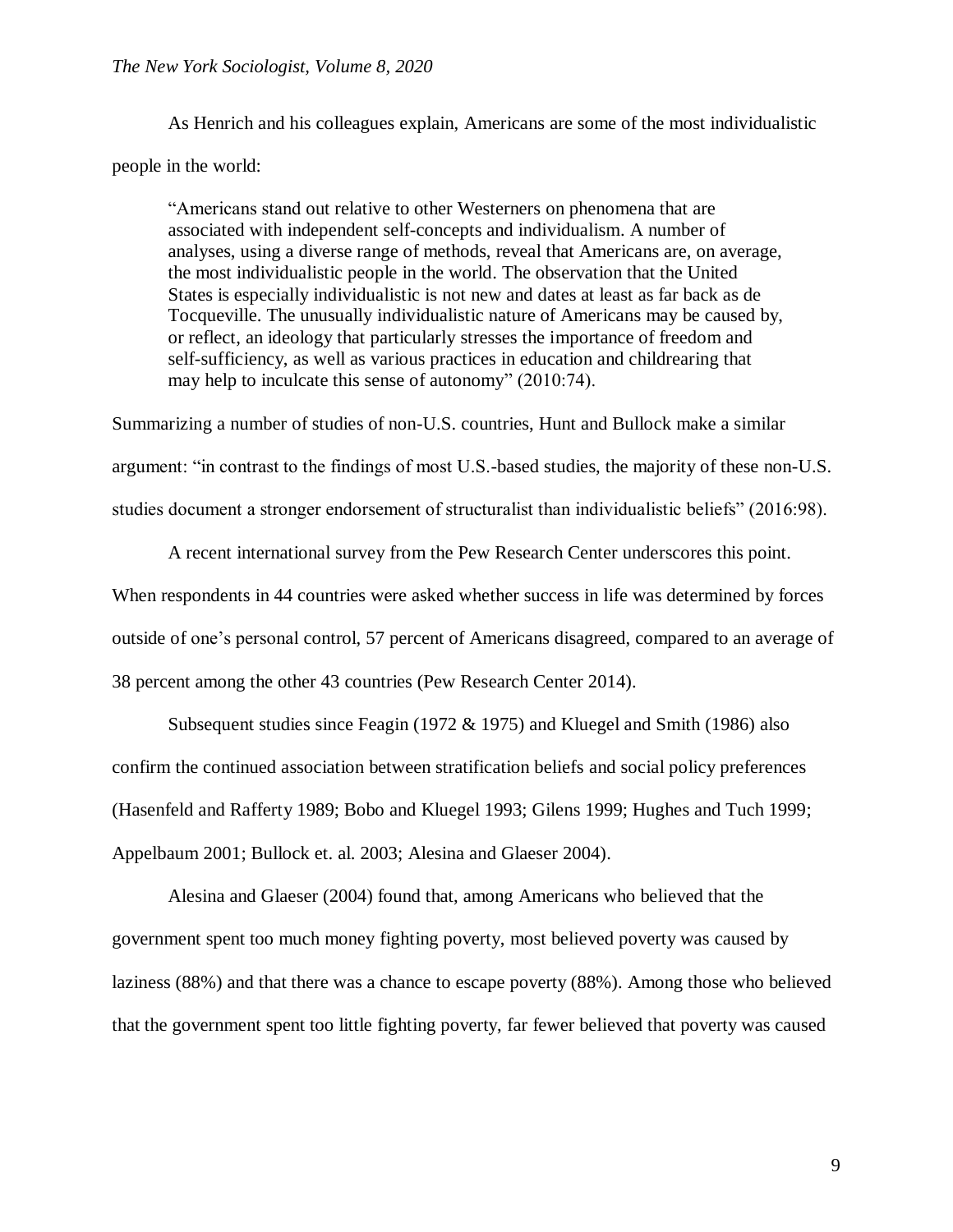by laziness (35%) and that there was a chance to escape poverty (55%) (Alesina and Glaeser 2004:189). Similarly, Appelbaum's (2001) survey demonstrated that:

"When the recipients of aid are seen as not responsible for their poverty, more generous aid policies may be recommended and widely accepted. On the other hand, if the recipients of aid are judged to be responsible for their poverty, then more restrictive policies that offer less direct aid and require poor people to find a way to lift themselves out of poverty may be considered appropriate" (438).

And results from a survey distributed to college students by Bullock and her colleagues (2003) showed that structural attributions for poverty, dissatisfaction with income inequality, and attributing wealth to privilege predicted support for progressive welfare policies, while individualistic attributions for poverty and wealth predicted support for restrictive welfare policies.

It should be noted that the degree of popularity of individualistic stratification beliefs in the U.S. does vary based on a variety of respondent characteristics. These include personality characteristics, race, ethnicity, income, gender, religiosity or religious affiliation, political orientation, educational attainment, occupation, degree and type of contact with the poor, and local community characteristics. As Bullock notes, "groups with greater power tend to be more individualistic and less structural in their understanding of poverty and wealth than less powerful groups" (2013:53). Structuralism is also more popular during times of social and/or economic strain, and when respondents are assessing groups which evoke a high degree of sympathy (such as poor children) rather than a low degree (such as Black welfare recipients) (Lee et. al. 1990; Hunt 1996; Wilson 1996; Gilens 1999; Hunt and Bullock 2016).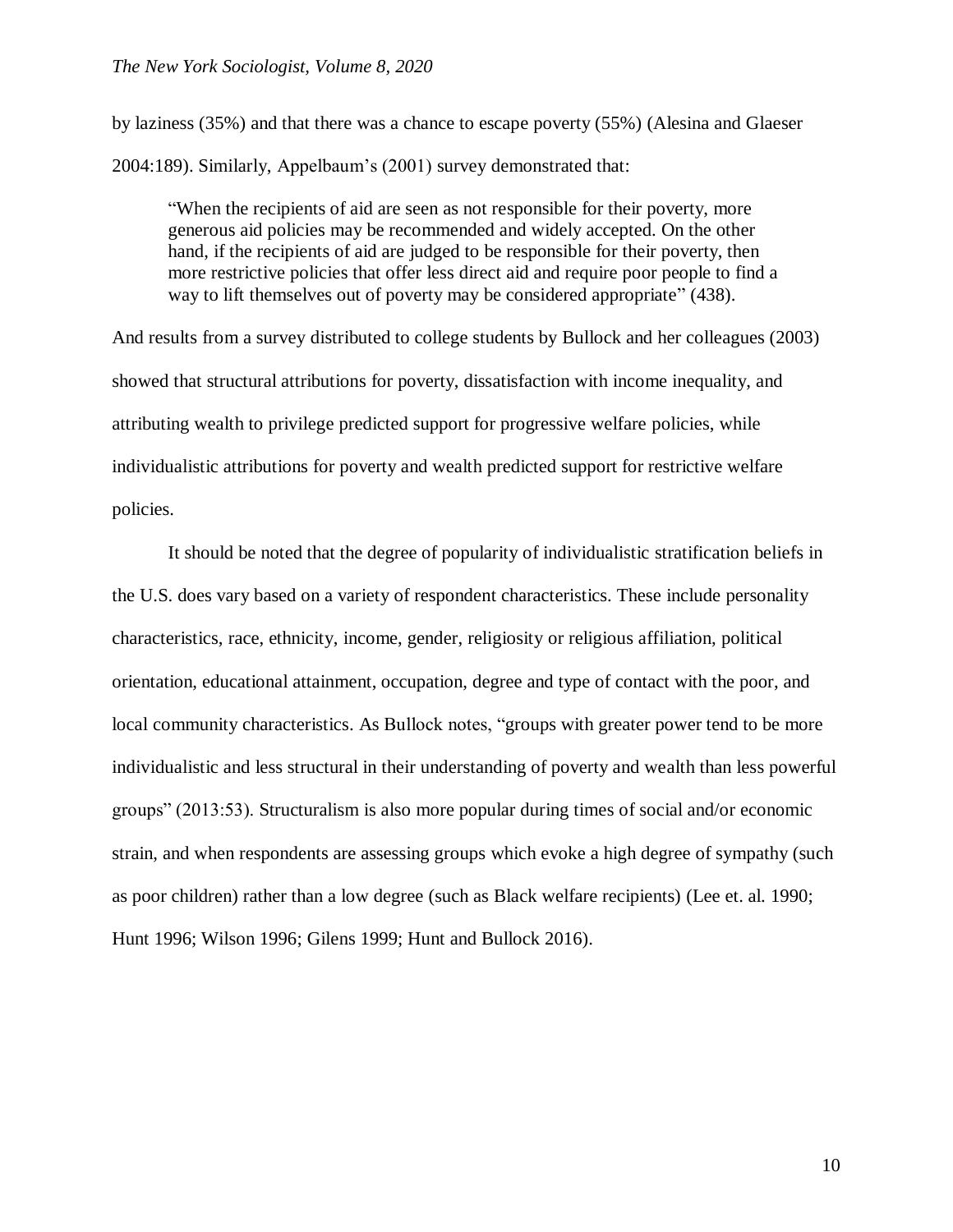#### **METHODS**

Four research questions inform this project. The first is the degree to which current American college students espouse racially-prejudiced beliefs. Second, the degree to which college students express individualistic beliefs. Third, the degree of support college students espouse for the social welfare functions of government. And finally, the degree to which racial prejudice and individualism are associated with government support.

With prior IRB approval at all three institutions, we distributed our stratification beliefs survey in multiple introductory sociology courses across three university campuses located in Pennsylvania, Virginia, and West Virginia in February 2020. These sites were not selected randomly but as a matter of access and gatekeeping, as we had a number of professional contacts at all three institutions. One of the institutions was a public regional university with an undergraduate enrollment between 5,000-6,000 students. One of the institutions was a small public university with between 1,500-2,000 undergraduates. And one of the institutions was a small private university with between 1,500-2,000 undergraduates. None of the institutions were selective, with acceptance rates at all three between 80-90 percent. We received a total of 353 completed Qualtrics surveys. Participation was voluntary, with no associated rewards or course credit. Each survey took about 15-20 minutes to complete.

Our questionnaire examined participants' stratification beliefs in the areas of agency, opportunity, meritocracy, poverty attribution, racial inequality, gender inequality, and government support (see Appendix for specific survey question wording, as we paraphrase throughout the article for space). In addition, there was a set of demographic questions, including gender, race/ethnicity, social class, history of government assistance receipt, religiosity, and political orientation.

11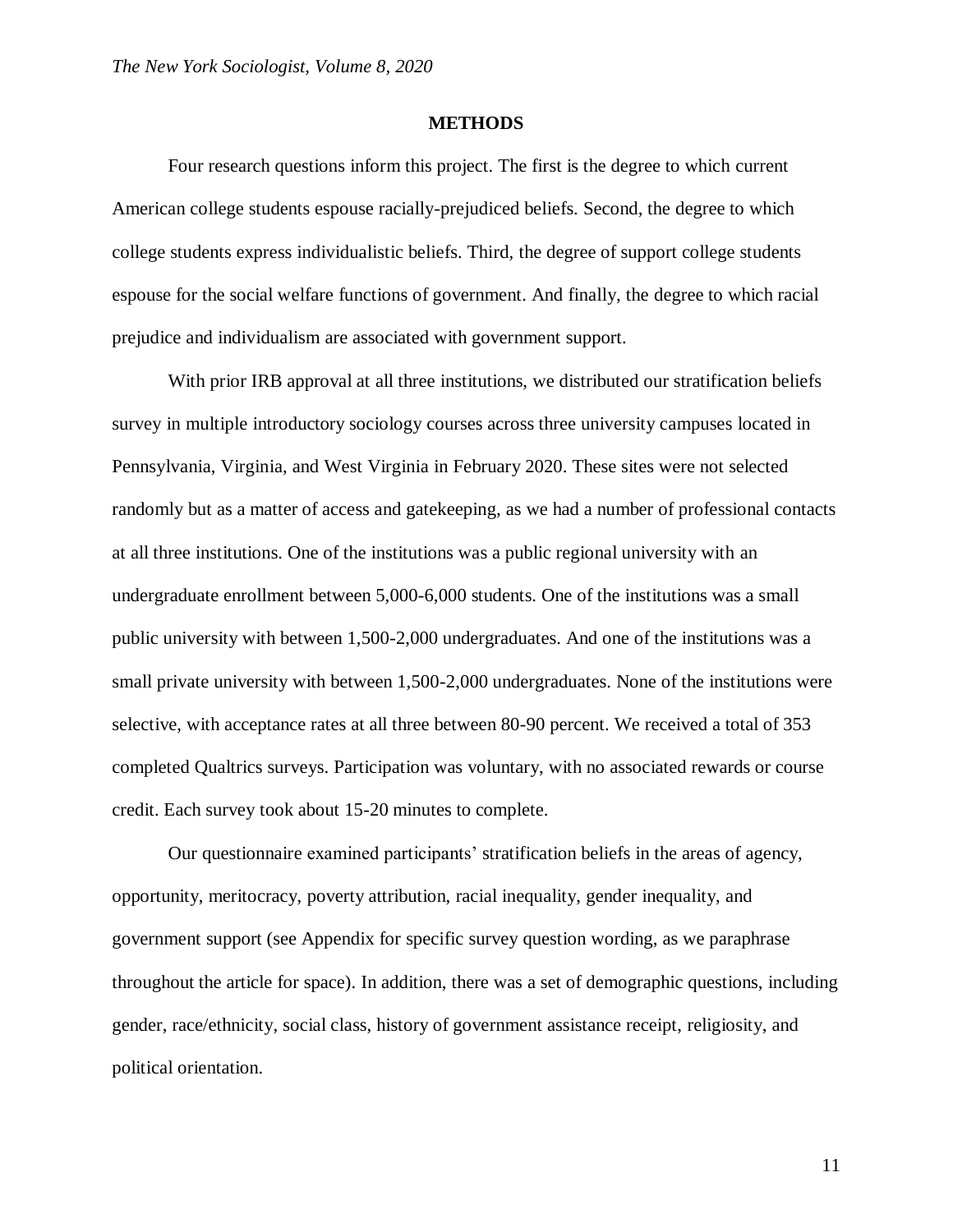The instructors confirmed that our sample consisted of overwhelmingly traditional age (18-22) college students. Our sample was 74 percent non-Hispanic White, ten percent African American, six percent other, four percent Hispanic/Latino, four percent two or more races/ethnicities, and two percent Asian American. Fifty-eight percent were female, 41 percent male, and one percent other. Three percent of our participants self-identified as poor, 13 percent working class, 18 percent lower middle class, 44 percent middle middle class, 22 percent upper middle class, and one percent wealthy. About a third (31%) had a history (themselves and/or their parents) of using some form of government assistance (such as Medicaid, SNAP, WIC, housing assistance, etc.). Our sample consisted of 56 percent Republican-leaning participants and 44 percent Democrat-leaning. Nineteen percent self-identified as very religious, 42 percent somewhat religious, 24 percent not very religious, and 16 percent not at all religious (see Table 1).

Survey responses were analyzed using quantitative methods, including frequency distributions, cross-tabulations, bivariate correlations, and multiple regression.

#### **RESULTS**

Responses to questions regarding racial inequality and immigration were mixed. Eightythree percent of White participants agreed that racial inequality was mostly the fault of forces beyond the control of African Americans, and 53 percent identified racial bias in the criminal justice system as a problem. However, only 32 percent of Whites identified hiring discrimination as a problem, and only 29 percent identified racial inequalities in school quality as a problem. and only 24 percent said they were not very concerned about unauthorized immigration.

12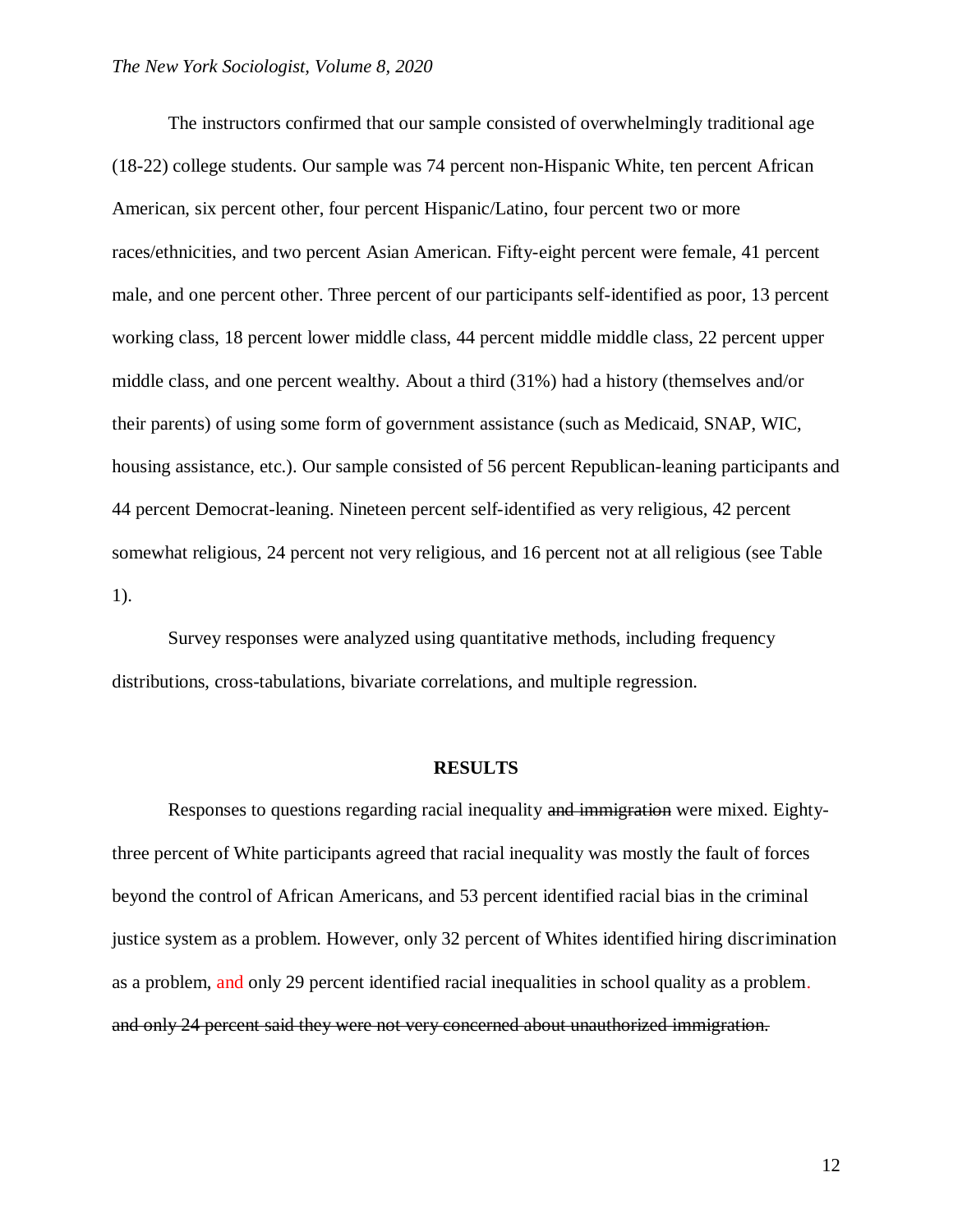Our sample was very individualistic. Strong majorities espoused beliefs in meritocracy, widespread agency and opportunity, the efficacy of hard work/smart choices/ambition, the ability to succeed despite a disadvantaged background, and a skeptical/negative view of the poor (see Tables 2 and 3). Only about half (51%) of our participants believed educational inequalities based on income were unjust, while less than half (43%) believed healthcare inequalities based on income were unjust. The most popular causes of American poverty were ones that placed blame on either poor families (most popular cause), poor individuals (lack of effort/laziness was the second most popular cause, followed by poor choices), or some mixture of families and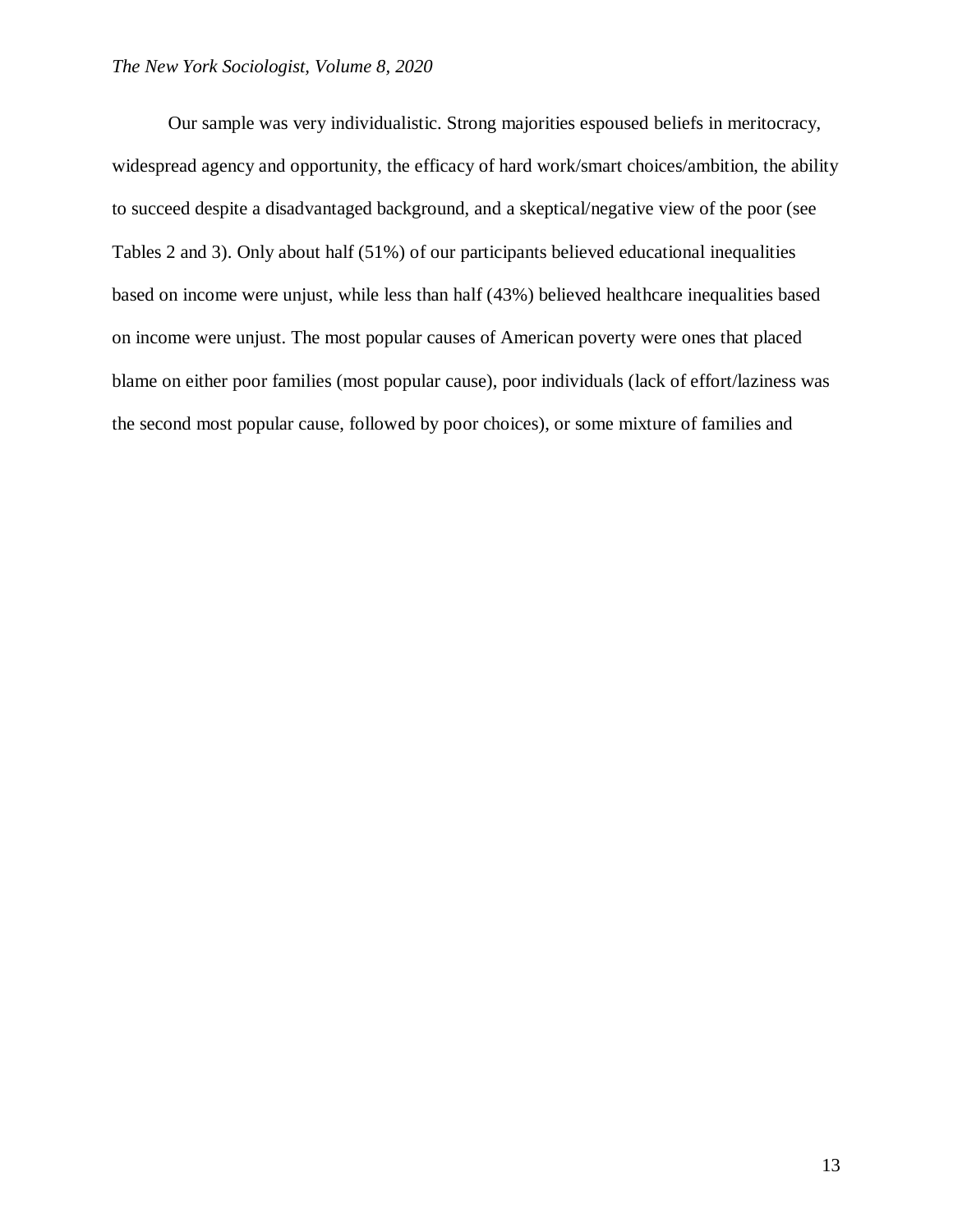| Characteristics      | % of sample |  |  |
|----------------------|-------------|--|--|
| Race/ethnicity       |             |  |  |
| Non-Hispanic White   | 74%         |  |  |
| African American     | 10%         |  |  |
| Other                | 6%          |  |  |
| Hispanic/Latino      | 4%          |  |  |
| Two or more          | 4%          |  |  |
| Asian American       | 2%          |  |  |
| Gender               |             |  |  |
| Female               | 58%         |  |  |
| Male                 | 41%         |  |  |
| Other                | 1%          |  |  |
| Social class         |             |  |  |
| Poor                 | 3%          |  |  |
| Working              | 13%         |  |  |
| Lower middle         | 18%         |  |  |
| Middle middle        | 44%         |  |  |
| Upper middle         | 22%         |  |  |
| Wealthy              | 1%          |  |  |
| Welfare receipt      |             |  |  |
| Yes                  | 31%         |  |  |
| N <sub>o</sub>       | 69%         |  |  |
| Political preference |             |  |  |
| Democrat-leaning     | 44%         |  |  |
| Republican-leaning   | 56%         |  |  |
| Religiosity          |             |  |  |
| Very                 | 19%         |  |  |
| Somewhat             | 42%         |  |  |
| Not very             | 24%         |  |  |
| Not at all           | 16%         |  |  |

# Table 1. Sample Demographic Characteristics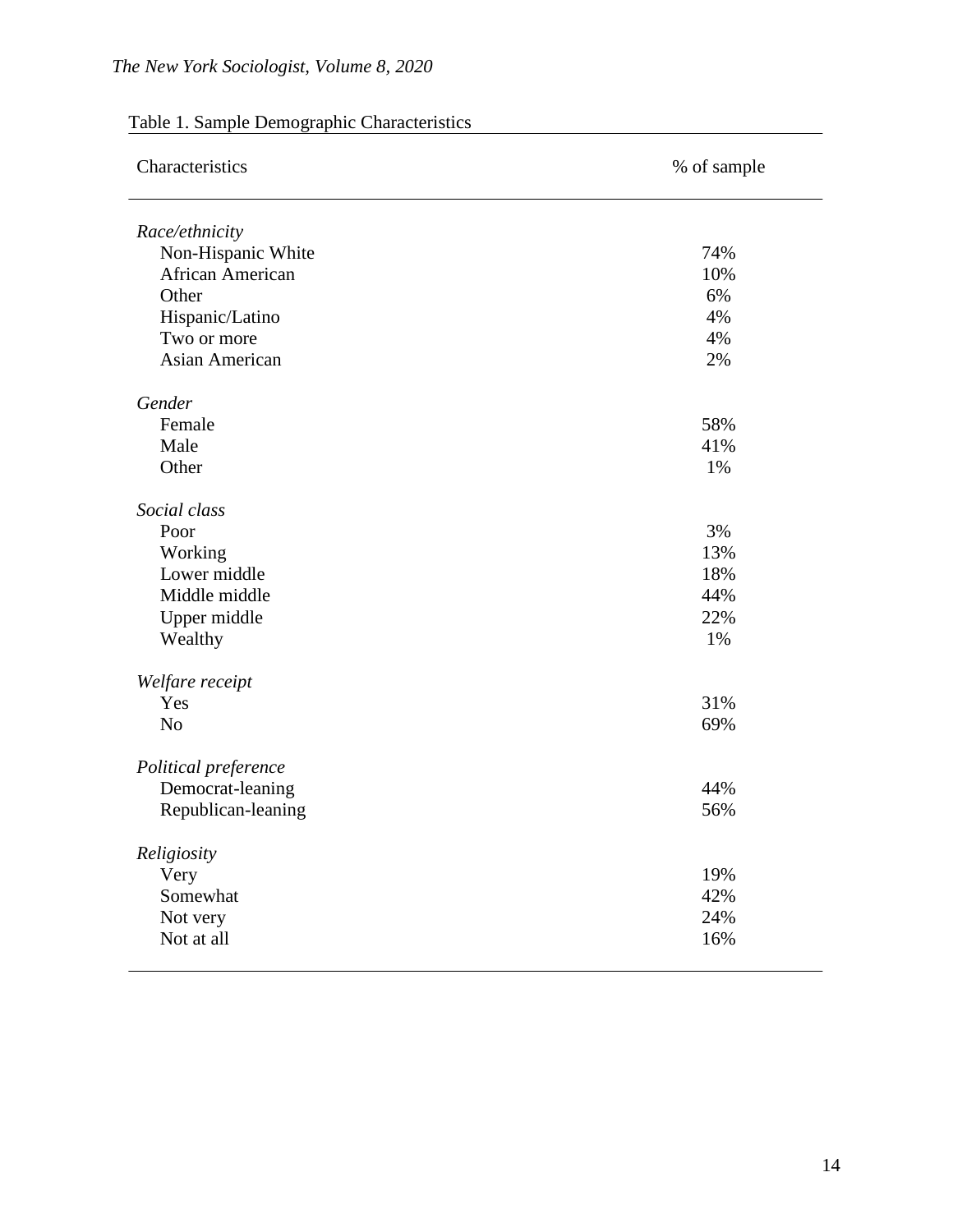|  | Table 2. Beliefs about Agency, Meritocracy, and Government. |  |  |
|--|-------------------------------------------------------------|--|--|
|  |                                                             |  |  |

| <b>Belief</b>                                                                                                                                                             | % agreement |
|---------------------------------------------------------------------------------------------------------------------------------------------------------------------------|-------------|
| Despite the fact that some Americans may face barriers to<br>success that others do not, most could succeed, despite<br>these barriers, if they really tried.             | 87%         |
| Factors beyond the control of women are mostly to blame<br>for gender inequality.                                                                                         | 87%         |
| Most Americans get back from life what they put into it—<br>success or failure generally matches how much effort<br>they put into life and how smart their choices are.   | 84%         |
| The differences between American adults (income, wealth,<br>career, etc.) are due mostly to the choices people make<br>for themselves and things they personally control. | 78%         |
| With ambition, hard work, and smart choices, most<br>Americans can succeed, even if they come from<br>disadvantaged backgrounds.                                          | 78%         |
| Most Americans are free to make their own decisions and<br>free to choose the life they want to live.                                                                     | 77%         |
| 60% or more of Americans' outcomes in life are the result<br>of their efforts and choices.                                                                                | 73%         |
| America is the land of opportunity where most people who<br>work hard end up succeeding.                                                                                  | 73%         |
| Most Americans can get a college degree if they want to.                                                                                                                  | 72%         |
| Adults should have to pass drug tests in order for their<br>family to receive SNAP benefits.                                                                              | 71%         |
| Government assistance programs have a mostly positive<br>impact on society.                                                                                               | 70%         |
| Higher-income Americans should pay higher taxes than<br>middle- and lower-income Americans.                                                                               | 66%         |
| Adults should have to work in the paid workforce in order<br>for their family to receive SNAP benefits.                                                                   | 62%         |
| 70% or more of Americans' outcomes in life are the result<br>of their efforts and choices.                                                                                | 59%         |
| It is unfair that Americans with more money can afford<br>better education than those with less money.                                                                    | 51%         |
| Support for national government single-payer healthcare                                                                                                                   | 46%         |
| SNAP should be expanded.                                                                                                                                                  | 46%         |
| It is unfair that Americans with more money can afford<br>better healthcare than those with less money.                                                                   | 43%         |
| It is the responsibility of the American government to<br>reduce income inequality.                                                                                       | 38%         |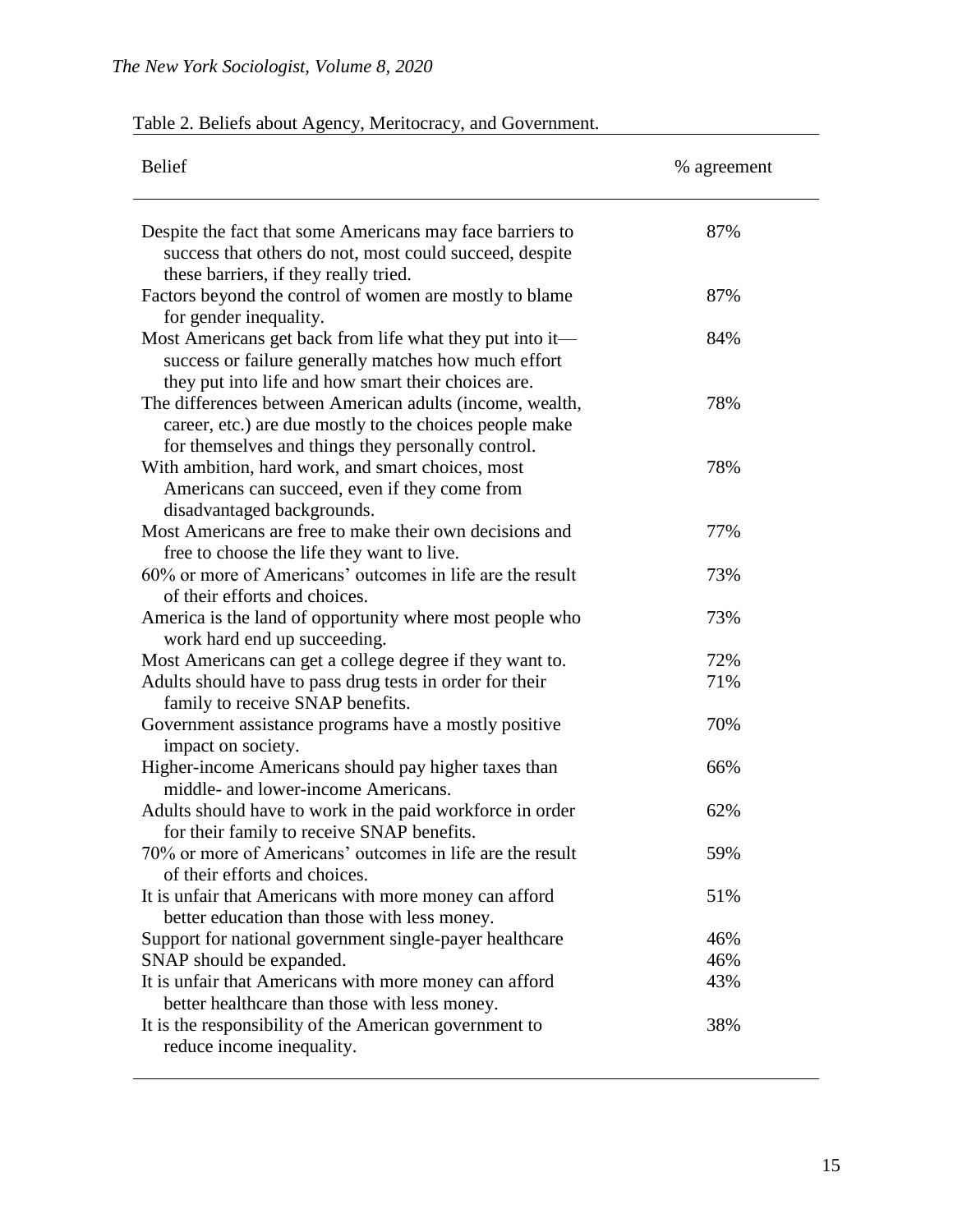| Causes of poverty          | Rank<br>(most to least)<br>important) | $%$ who<br>ranked cause<br>#1 or $#2$ |
|----------------------------|---------------------------------------|---------------------------------------|
| Bad family upbringing      | -                                     | 41%                                   |
| Lack of effort or laziness | $\overline{2}$                        | 39%                                   |
| Poor choices               | 3                                     | 30%                                   |
| Poor morals and/or values  | 4                                     | 13%                                   |
| Racism                     | 5                                     | 25%                                   |
| Poor quality schools       | 6                                     | 14%                                   |
| Low intelligence           | 7                                     | 6%                                    |
| Not enough good jobs       | 8                                     | 11%                                   |
| Sexism                     | 9                                     | 13%                                   |
| Bad genes                  | 10                                    | 4%                                    |
| <b>Bad luck</b>            | 11                                    | 3%                                    |

## Table 3. Beliefs about the Causes of American Poverty.

Note: In order to understand the rankings, note that #1 was the most important, and #11 the least important, meaning #1 had the lowest mean ranking, while #11 had the highest mean ranking.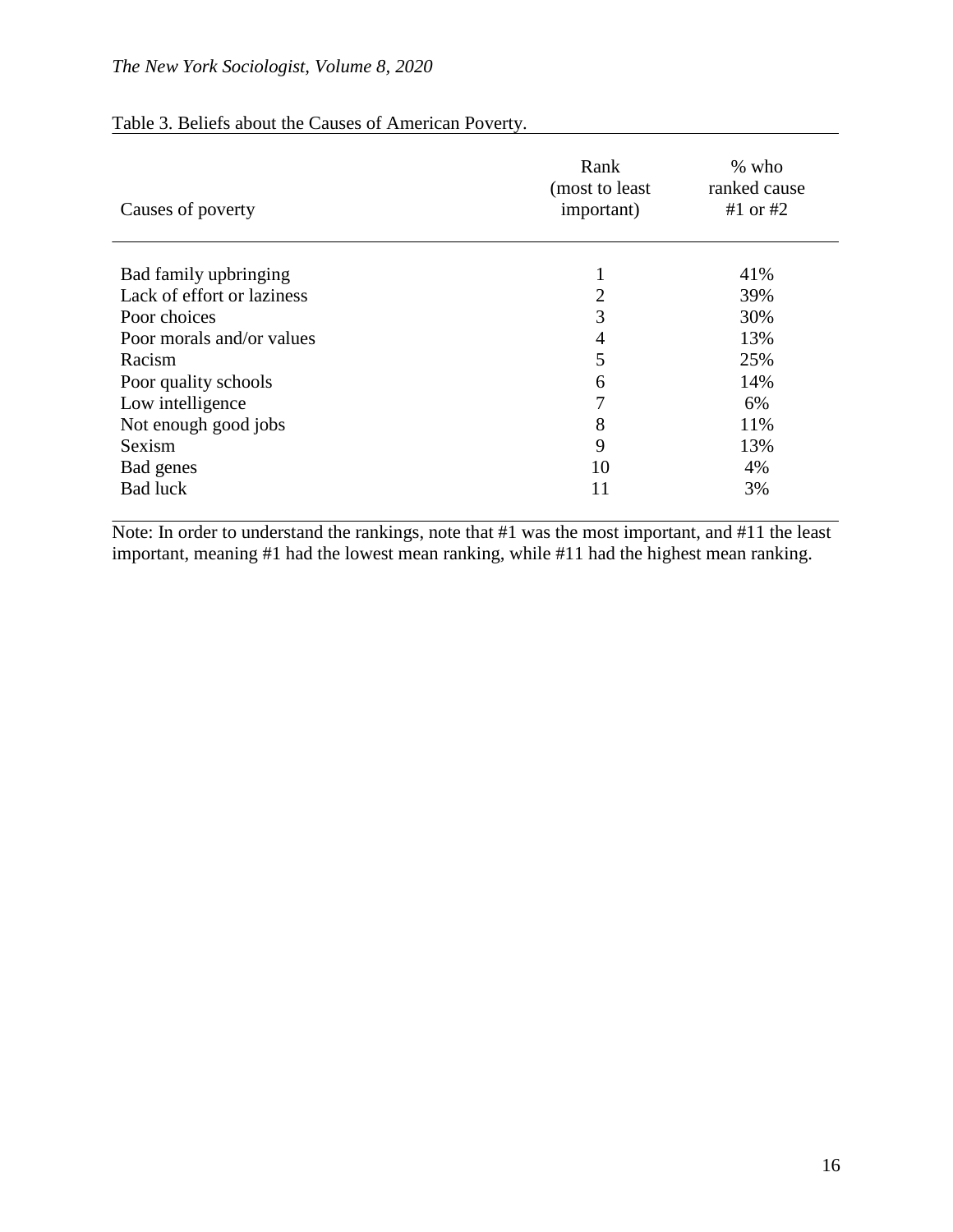individuals (poor morals/values was the fourth most popular cause). We believe our innovative survey question, which asks participants to rank poverty causes from most to least important, is an improvement over questions asked in some other surveys. Many other surveys ask participants simply whether a cause is important or not, without explicitly discussing its importance relative to other causes.

Support for government was mixed and skepticism of recipients of government assistance was widespread. Majorities supported progressive taxation (66%) and believed government assistance had a mostly positive impact on society (70%). Only a minority of participants, however, believed it was the government's responsibility to reduce income inequality (38%), supported the expansion of SNAP (46%), and supported national single-payer government healthcare (46%). Majorities also believed that adults should have to pass drug tests (71%) and work in the paid workforce (62%) in order for themselves *and their families* to receive SNAP benefits (see Table 2).

Our results suggest that both racial prejudice and individualism influence participants' degree of government support. There were substantial and statistically-significant gaps between high- and low-prejudice individuals in SNAP expansion support (53 percentage point gap), support for single-payer healthcare (48 points), support for SNAP drug tests (45 points) and work requirements (39 points), belief about the government's role in reducing income inequality (37 points), support for progressive taxation (37 points), and feelings toward government assistance (24 points) (see Table 4).

There were similar statistically-significant gaps between strongly- and weaklyindividualistic individuals in support for single-payer healthcare (67 percentage point gap), belief about the government's role in reducing income inequality (57 points), SNAP expansion support

17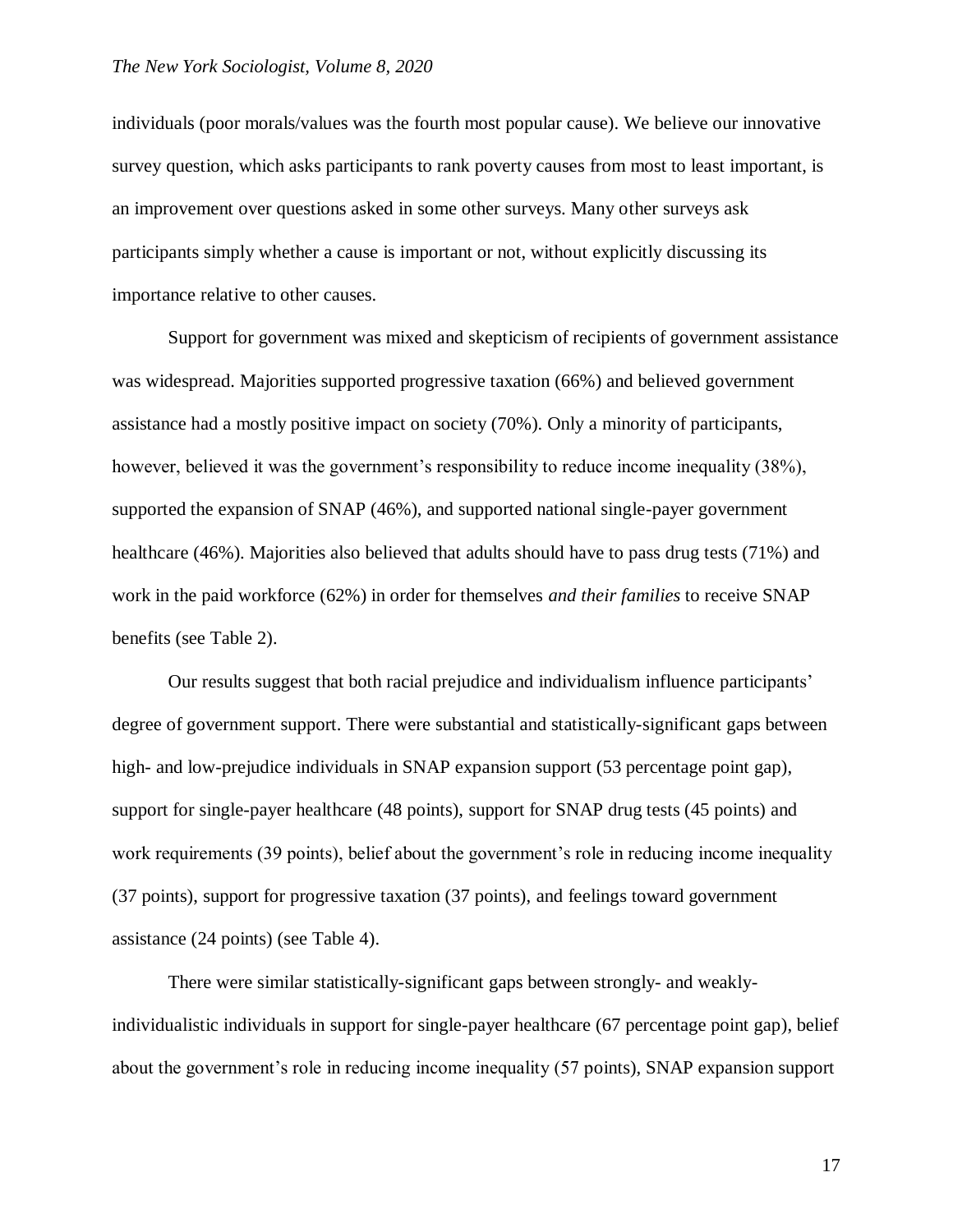(54 points), support for SNAP drug tests (54 points), support for progressive taxation (50 points), support for SNAP work requirements (34 points), and feelings toward government assistance (27 points) (see Table 4).

The strongest statistically-significant correlate of government support was individualism (-0.60), followed by Republican political preference (-0.59), racial prejudice (-0.55), sexism (-0.26), and welfare receipt (0.22) (see Table 5 and Figure 1).

In a regression model, racial prejudice, individualism, and Republican political preference continued to associate with government support even when we controlled for race, ethnicity, gender, social class, and religiosity (none of these control variables were statistically significant). Our model accounted for 54 percent of the variance in the dependent variable (see Table 6).

#### **DISCUSSION**

Previous research suggests that racial prejudice is widespread in the U.S., and our survey results align with these findings. Such a conclusion may seem incongruent with the fact that a strong majority of participants cited factors beyond the control of African Americans for racial inequality, and a majority cited racial bias in the criminal justice system as a problem. Yet a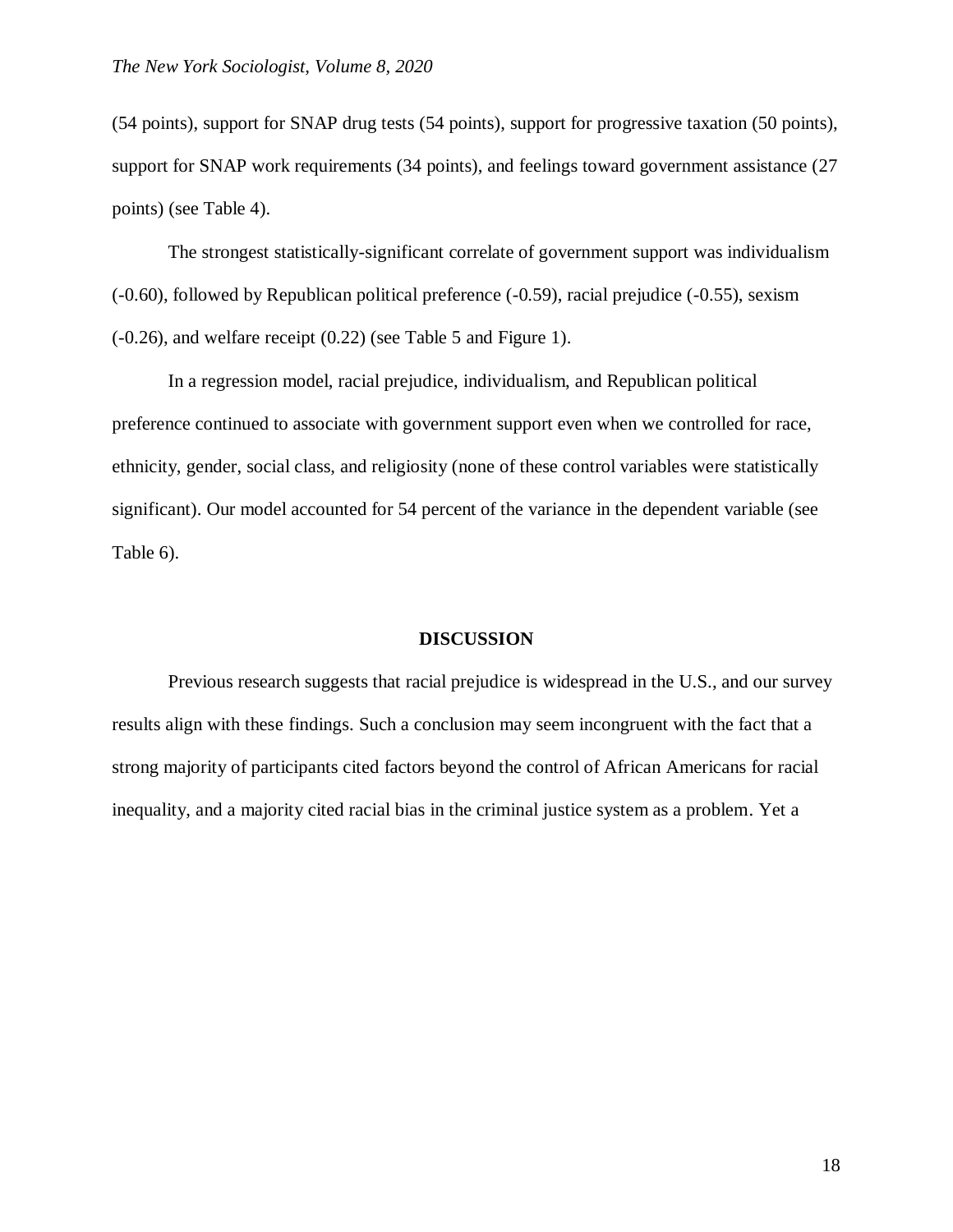| Government/social policy belief                                                                             | % agreement |
|-------------------------------------------------------------------------------------------------------------|-------------|
| SNAP should be expanded                                                                                     |             |
| High-prejudice individuals                                                                                  | 27%         |
| Low-prejudice individuals                                                                                   | 80%         |
| Strongly-individualistic individuals                                                                        | 35%         |
| Weakly-individualistic individuals                                                                          | 89%         |
| Government assistance has a mostly positive impact on society                                               |             |
| High-prejudice individuals                                                                                  | 57%         |
| Low-prejudice individuals                                                                                   | 81%         |
| Strongly-individualistic individuals                                                                        | 62%         |
| Weakly-individualistic individuals                                                                          | 89%         |
| Government is responsible for reducing income inequality                                                    |             |
| High-prejudice individuals<br>Low-prejudice individuals                                                     | 25%<br>62%  |
| Strongly-individualistic individuals                                                                        | 26%         |
| Weakly-individualistic individuals                                                                          | 83%         |
| Adults need to pass drug tests to receive food stamps/SNAP for                                              |             |
| themselves and their families                                                                               |             |
| High-prejudice individuals                                                                                  | 90%         |
| Low-prejudice individuals                                                                                   | 45%         |
| Strongly-individualistic individuals                                                                        | 82%         |
| Weakly-individualistic individuals                                                                          | 28%         |
| Adults need to work in the paid work force to receive food stamps/SNAP<br>for themselves and their families |             |
| High-prejudice individuals                                                                                  | 81%         |
| Low-prejudice individuals                                                                                   | 42%         |
| Strongly-individualistic individuals                                                                        | 73%         |
| Weakly-individualistic individuals                                                                          | 39%         |
| High-income Americans should pay higher taxes than middle- and low-<br><i>income Americans</i>              |             |
| High-prejudice individuals                                                                                  | 51%         |
| Low-prejudice individuals                                                                                   | 88%         |
| Strongly-individualistic individuals<br>Weakly-individualistic individuals                                  | 50%<br>100% |
| U.S. should adopt government single-payer healthcare system                                                 |             |
| High-prejudice individuals                                                                                  | 29%         |
| Low-prejudice individuals                                                                                   | 77%         |
| Strongly-individualistic individuals                                                                        | 33%         |
| Weakly-individualistic individuals                                                                          | 100%        |

Table 4. Association between Racial Prejudice/Individualism and Government Support.

Note: All group differences reported here are statistically significant below .05.

÷.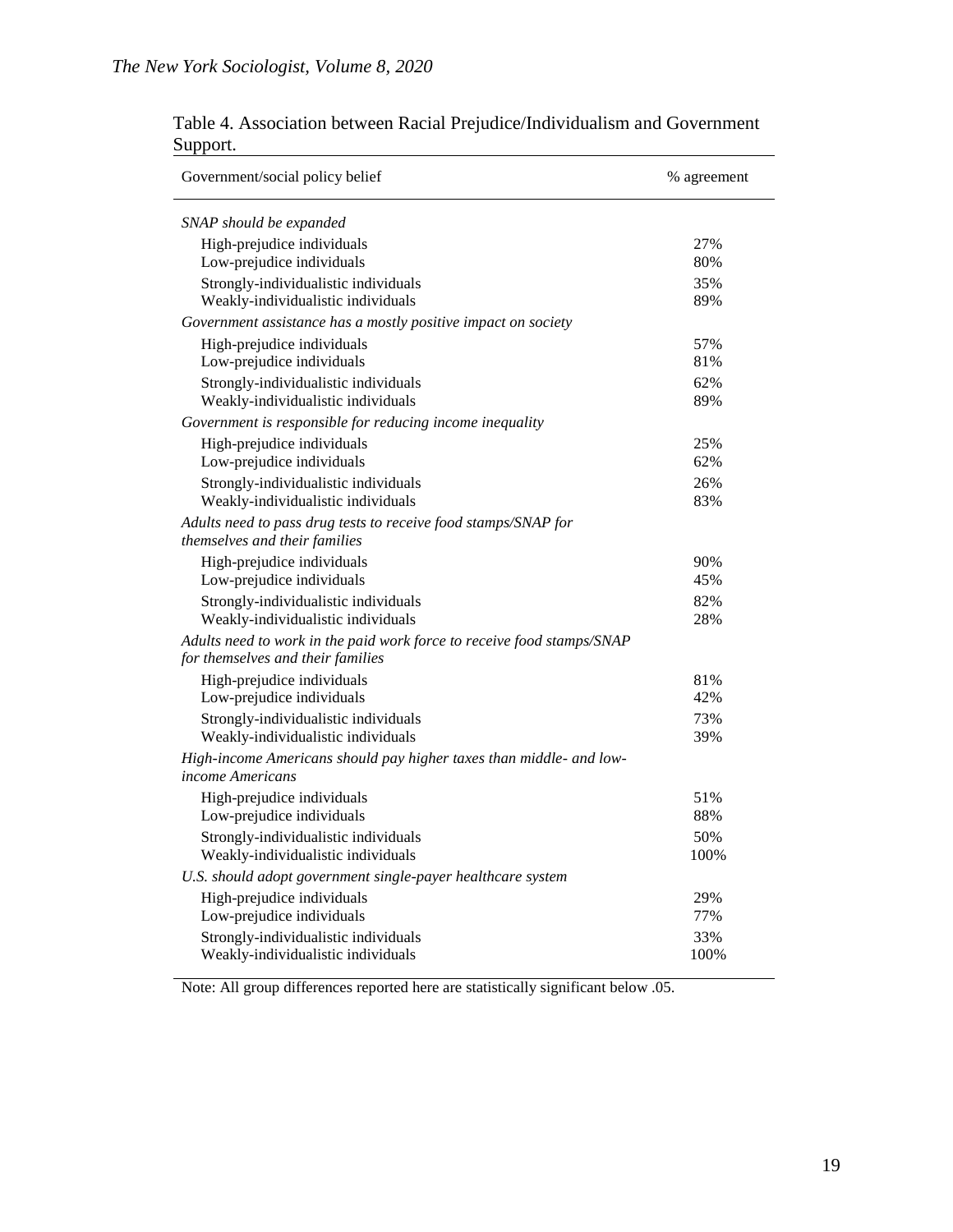| Variable                        | Correlation |  |  |
|---------------------------------|-------------|--|--|
| Individualism                   | $-0.604***$ |  |  |
| Republican political preference | $-0.593***$ |  |  |
| Racial prejudice                | $-0.552***$ |  |  |
| Sexism                          | $-0.257***$ |  |  |
| Welfare receipt                 | $0.220***$  |  |  |

Table 5. Correlates of Government Support.

Note:  $p < .05$ ,  $\sqrt[k]{p} < .01$ ,  $\sqrt[k]{p} < .001$ .

| Table 6. Linear Regression Model Predicting Government Support. |  |                                               |  |  |  |
|-----------------------------------------------------------------|--|-----------------------------------------------|--|--|--|
| <b>Warishla</b>                                                 |  | $R_{\rm t}$ arror of $R_{\rm t}$ $R_{\rm at}$ |  |  |  |

| Variable                        | B        | Std. error of B | Beta        |
|---------------------------------|----------|-----------------|-------------|
|                                 |          |                 |             |
| <b>Black</b>                    | 1.271    | 0.758           | 0.088       |
| Other race                      | 0.919    | 0.624           | 0.070       |
| Female                          | $-0.417$ | 0.462           | $-0.042$    |
| Social class                    | $-0.012$ | 0.242           | $-0.002$    |
| Religiosity                     | 0.494    | 0.253           | 0.093       |
| Racial prejudice                | $-0.188$ | 0.075           | $-0.162*$   |
| Republican political preference | $-1.783$ | 0.302           | $-0.355***$ |
| Individualism                   | $-0.218$ | 0.042           | $-0.337***$ |
|                                 |          |                 |             |

Note: Model r square = 0.538,  $p < .001$ . \*p  $< .05$ , \*\*p  $< .01$ , \*\*\*p  $< .001$ .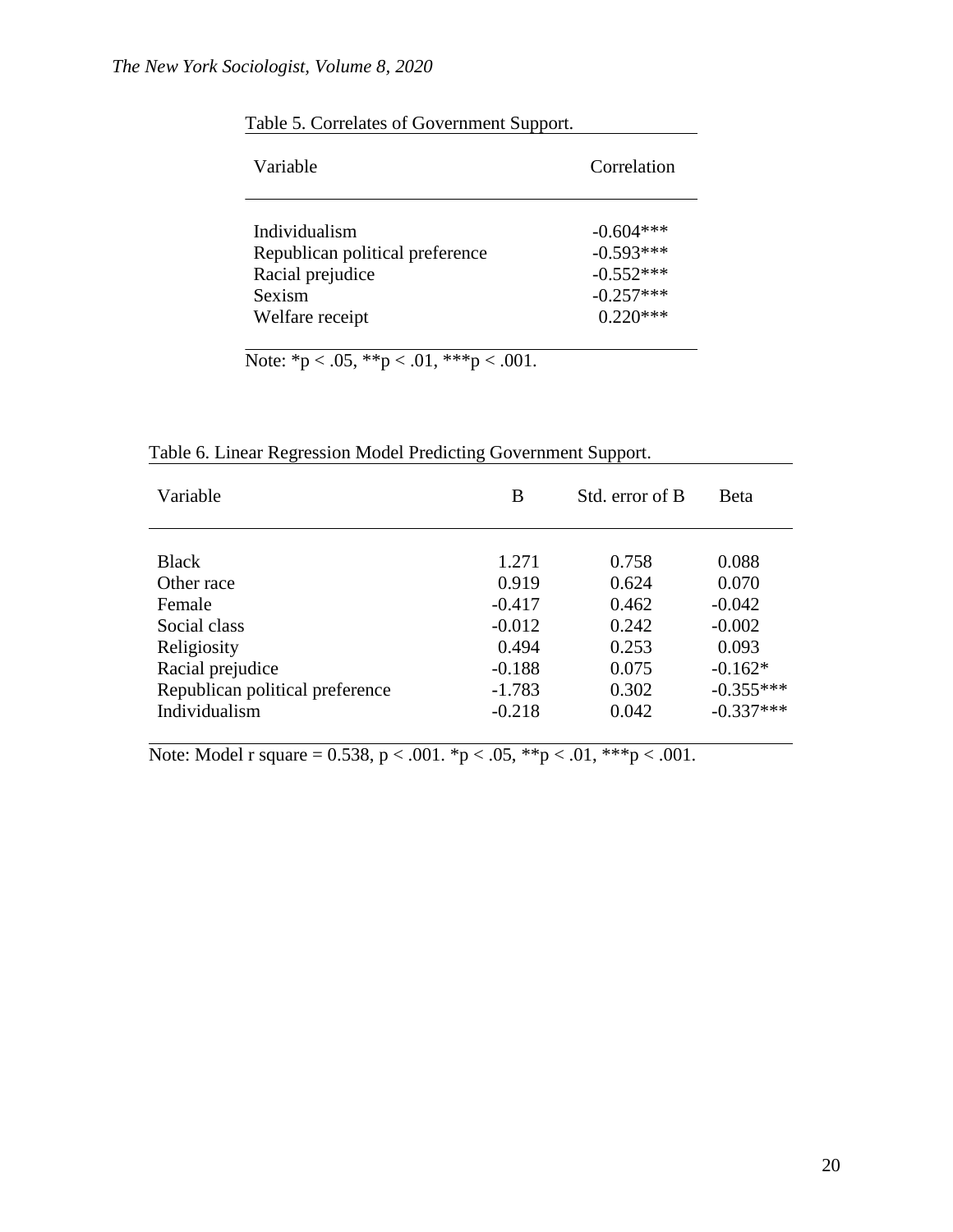



Note:  $r = -0.604$ ,  $p < .001$ .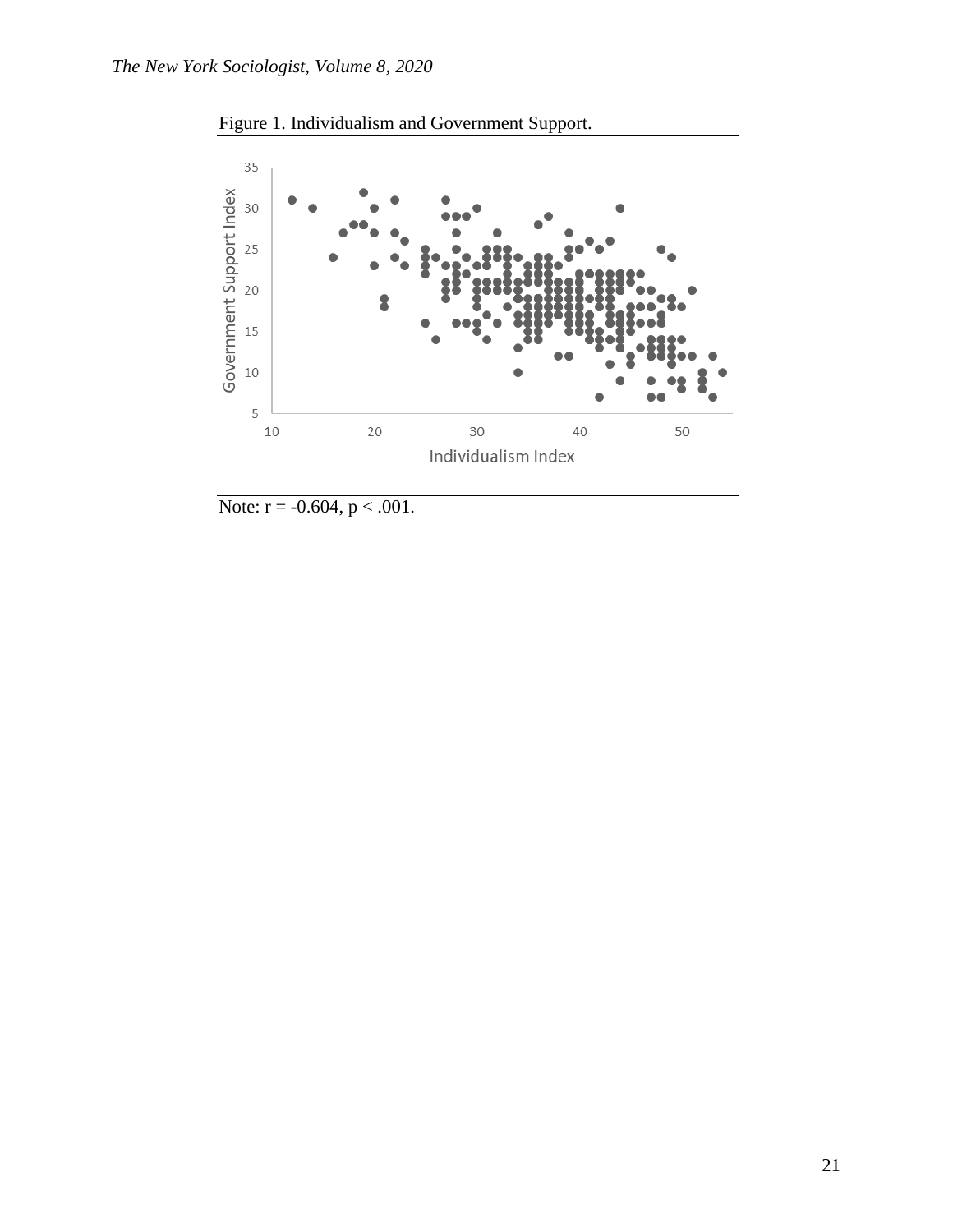#### *The New York Sociologist, Volume 8, 2020*

minority identified two very important mechanisms of racism in the U.S.: school inequalities and widespread hiring discrimination. As Ibram Kendi notes, "When you truly believe that the racial groups are equal, then you also believe that racial disparities must be the result of racial discrimination" (2016:11). Professing to be concerned with racism is an empty gesture if you cannot (or will not) identify the mechanisms which constitute the system of American racism. This is akin to professing to believe in the reality of climate change while rejecting the science of its causes. In the absence of being able (or willing) to identify important mechanisms which cause racial inequality, one is left with very little in their intellectual toolkit to explain this inequality without resorting to explanations which downplay or ignore structural factors and indict African Americans themselves. Our results suggest that our participants likely hold a number of prejudiced assumptions about African Americans, even while agreeing that racism is a problem in abstract terms.

Previous research also suggests that individualism is widespread in the U.S., and our results align with these findings as well. A strong majority of our sample believed that Americans possessed a very high degree of agency regardless of background, opportunity was widespread in the U.S., American society was a meritocracy, and that success surely followed for anybody who made smart choices, worked hard, and had the proper amount of ambition. The most popular causes of poverty were ones which blamed families, laziness, poor choices, and poor morals and values. There was not widespread concern that educational and healthcare inequalities were unjust, and there was little support for the government playing an active role in reducing income inequality.

The most popular belief, espoused by 87 percent of participants, was that even when disadvantaged Americans faced unjust social barriers that others did not, they could *still*

22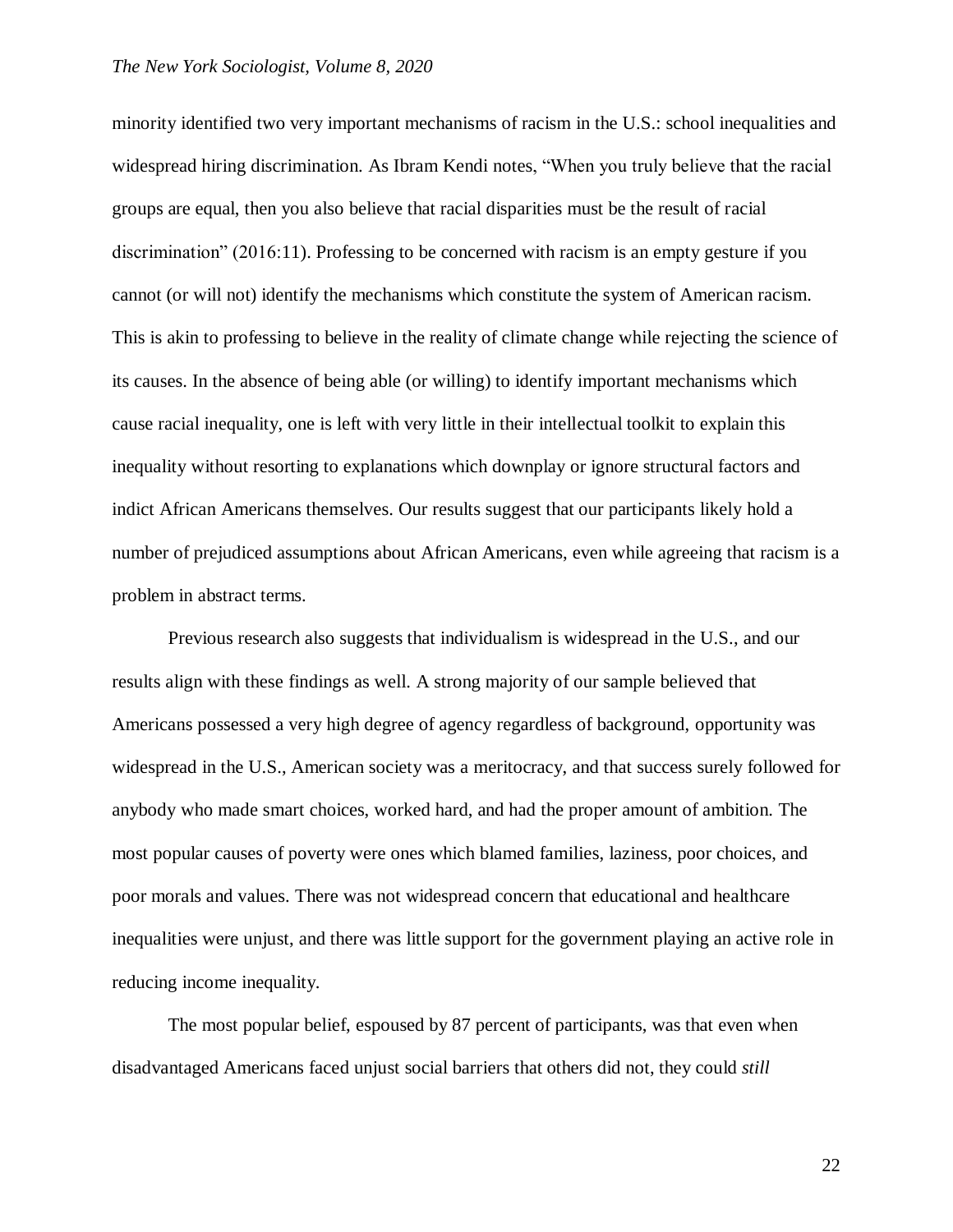overcome those barriers if they simply tried hard enough. This is a substantial degree of individualism, and a fundamental misunderstanding of the requirements of true agency and the workings of the American stratification system.

Our sample was truly "skeptically altruistic" (Eppard et. al. 2020), as previous research suggests they would be having grown up in the U.S. That is, our participants expressed a moral commitment to helping disadvantaged groups (e.g., their support for progressive taxation and a positive view of government assistance), while also being skeptical of recipients of government assistance and demanding individualistically-oriented social policies (e.g., their support for SNAP drug tests and work requirements for adults *and their families*, family/individual attribution for poverty, rejection of single-payer healthcare and SNAP expansion, and rejection of government reduction of income inequality), and being skeptical of African Americans. Our participants may support a government role in addressing social inequalities, but they are clearly most interested in helping those deemed truly "deserving," and possess a narrow view of who qualifies for such empathy.

Our findings align with previous research which found that racial prejudice and individualism are negatively associated with government support. Both racial prejudice and individualism were strongly negatively correlated with government support among our sample, and remained associated even after applying a variety of controls in a multiple regression model.

Our study suggests that in the U.S., racial prejudice and individualism function as a form of what Bourdieu calls "symbolic violence" (Bourdieu and Passeron 1990). Symbolic violence refers to the ways in which dominant ideologies can contribute to the creation, maintenance, and/or perpetuation of social inequalities. Bourdieu defines symbolic violence as "every power which manages to impose meanings and to impose them as legitimate by concealing the power

23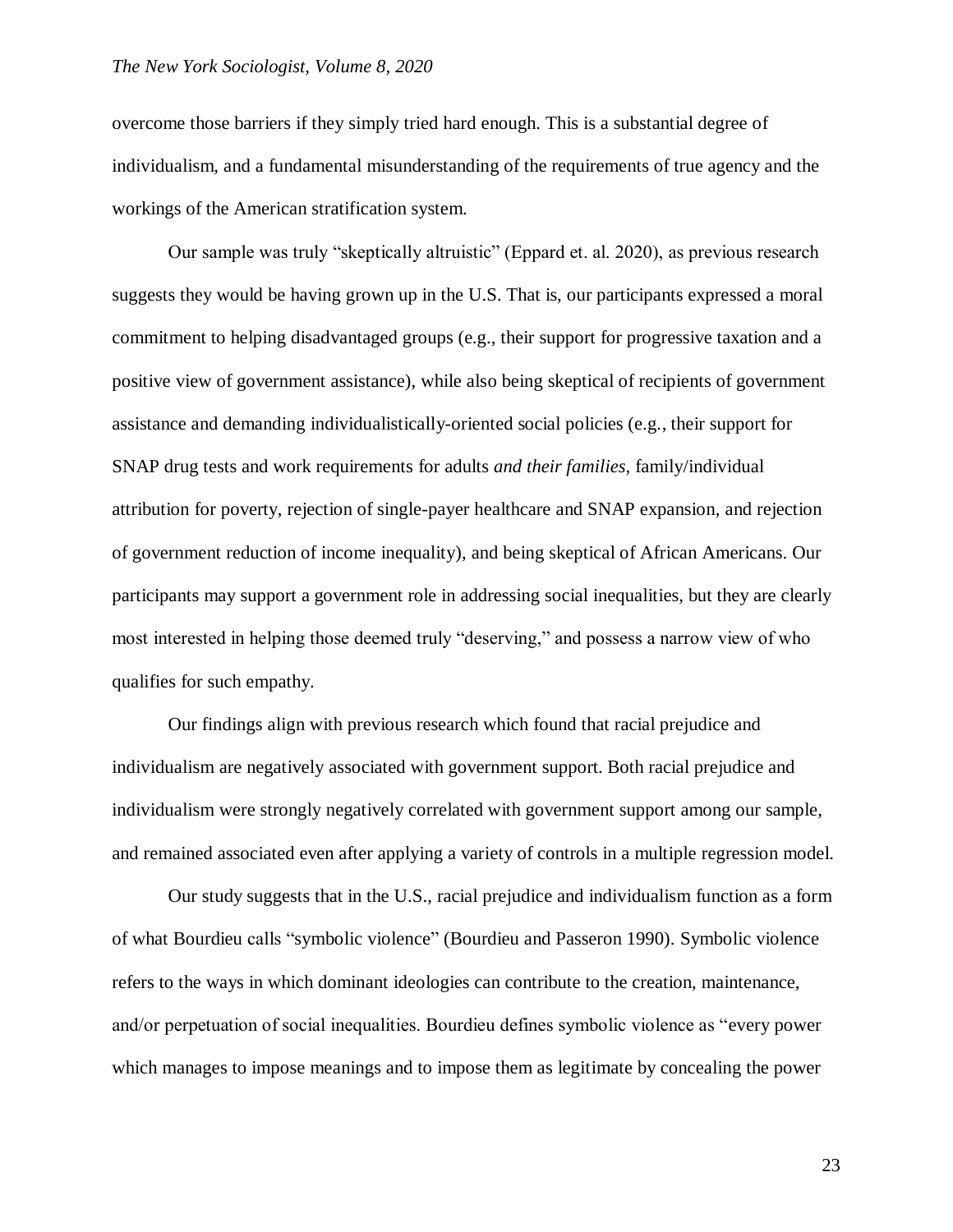#### *The New York Sociologist, Volume 8, 2020*

relations which are the basis of its force" (Bourdieu and Passeron 1990:4). Elaborating on the meaning of symbolic violence, Schubert explains that:

"[Symbolic violence] is *everywhere* in that we all live in symbolic systems that, in the process of classifying and categorizing, impose hierarchies and ways of being and knowing the world that unevenly distribute suffering and limit even the ways in which we can imagine the possibility of an alternative world. It is *nowhere* because, in its gentleness and its subtleness, we fail to recognize its very existence, let alone the way it is at the root of much of violence and suffering. . . If [social] worlds are constructed, then they can be re-constructed in other ways" (2008:195-196).

Americans learn justifications for inequalities from a variety of socialization agents.

Other plausible (and perhaps more accurate) explanations are not as likely to be learned, internalized, and recognized as legitimate. This leads to the misrecognition of the causes of social inequalities, the perpetuation of racism and individualism, and the undermining of social policy support.

Brady's institutionalized power relations theory, which he outlines in *Rich Democracies, Poor People* (2009), helps us to understand the policy implications of the symbolic violence of racial prejudice and individualism. Brady's theory holds that the interests and ideologies of different groups in society impact the egalitarian coalitions that come together to pressure the political system to institutionalize equality. The higher the degree of leftist politics (defined as leftist organizations and institutions, including political parties and labor unions, voter turnout in elections, and proportion of elected representatives who are women) that these coalitions help to institutionalize, the more generous the welfare state. The generosity and design of social welfare policies are ultimately what determine the extent of economic security in wealthy societies. The success or failure of social welfare policies then feeds back, influencing interests and ideologies. As Brady argues, "social equality results from the reciprocal relationships among welfare states, ideologies, and interests" (2009:8). He goes on to summarize his theory: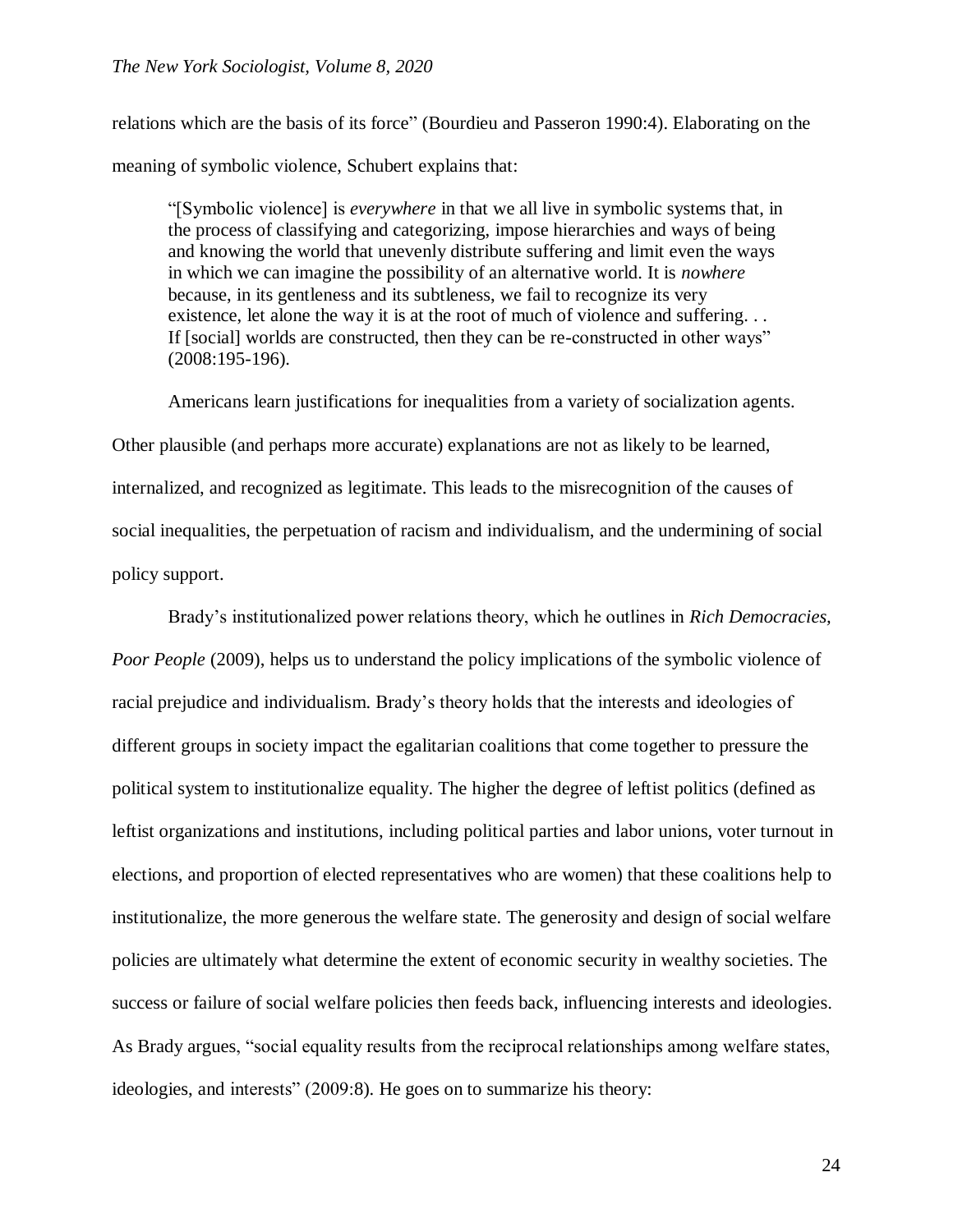"Ideologies and interests manifest in latent coalitions for egalitarianism. These latent coalitions influence Leftist collective political actors and welfare generosity, which itself is partly driven by Leftist politics. Leftist politics and welfare generosity shape poverty. Finally, the levels of poverty and welfare generosity feed back into ideologies and interests. Variations in the power of latent coalitions for egalitarianism, the Leftist politics that are the manifestation of these coalitions, and what they are able to enact via the welfare state shape the amount of poverty in society" (Brady 2009:13-14).

While our study is limited by its reliance on a sample that is not random or nationallyrepresentative, it nonetheless suggests that we have a long way to go in battling ideologies of racism and individualism in American society, even among those coming-of-age today. These ideologies continue to function as forms of symbolic violence, causing Americans to misrecognize possible structural and/or non-individualistic origins of social inequalities in the U.S. As a result of this misrecognition, politicians are likely to avoid higher levels of sustained pressure to develop more robust and structurally-oriented social policies to combat inequalities based on race, income and wealth, and gender, to name but a few.

Americans may have many structuralist beliefs and social democratic tendencies, but it seems that widespread racial prejudice and individualism are still powerful as well, and if activated by political and public discourse, can undermine support for a variety of social policies and government functions in the U.S.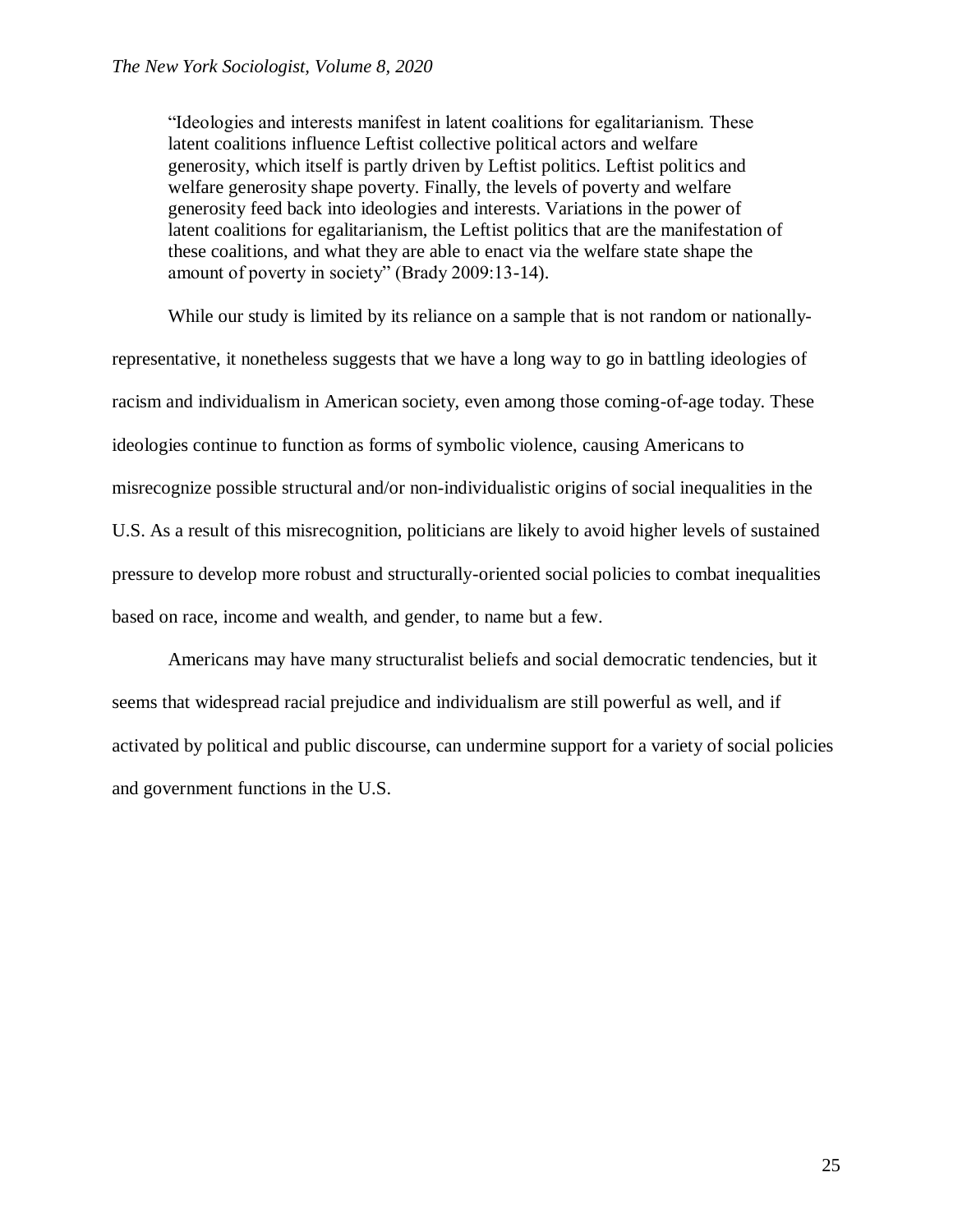## **BIBLIOGRAPHY**

- Alesina, Alberto, Edward Glaeser, and Bruce Sacerdote. 2001. "Why Doesn't the U.S. Have a European-Style Welfare State?" Harvard Institute of Economic Research, Discussion Paper 1933.
- Alesina, Alberto, and Edward L. Glaeser. 2004. *Fighting Poverty in the U.S. and Europe: A World of Difference*. New York: Oxford University Press.
- Althusser, Louis. 1971. *Lenin and Philosophy and Other Essays*. New York: Monthly Review Press.
- Appelbaum, Lauren D. 2001. "The Influence of Perceived Deservingness on Policy Decisions Regarding Aid to the Poor." *Political Psychology* 22(3): 419-442.
- *The Atlantic*/Aspen Institute (*Atlantic*/Aspen). 2015. "The American Dream: Summary Report." Retrieved March 3, 2020 [\(https://www.scribd.com/doc/270133740](https://www.scribd.com/doc/270133740/The-American-Dream?secret_password=1Rj95jqAHMgw9Cddc7Jq) [/The-American-](https://www.scribd.com/doc/270133740/The-American-Dream?secret_password=1Rj95jqAHMgw9Cddc7Jq)[Dream?secret\\_password=1Rj95jqAHMg](https://www.scribd.com/doc/270133740/The-American-Dream?secret_password=1Rj95jqAHMgw9Cddc7Jq) [w9Cddc7Jq\)](https://www.scribd.com/doc/270133740/The-American-Dream?secret_password=1Rj95jqAHMgw9Cddc7Jq).
- Bobo, Lawrence, and James R. Kluegel. 1993. "Opposition to Race-Targeting: Self-Interest, Stratification Ideology, or Racial Attitudes?" *American Sociological Review* 58(4): 443-464.
- Bonilla-Silva, Eduardo. 2014. *Racism without Racists: Color-Blind Racism and the Persistence of Racial Inequality in America.* 4 th ed. Lanham, MD: Rowman and Littlefield Publishers, Inc.
- Bonilla-Silva, Eduardo, and Tyrone A. Forman. 2000. "'I Am Not a Racist but. . . ': Mapping White College Students' Racial Ideology in the U.S.A." *Discourse & Society* 11(1): 50-85.
- Bourdieu, Pierre, and Jean-Claude Passeron. 1990. *Reproduction in Education, Society and Culture.* 2nd ed. Thousand Oaks, CA: SAGE Publications.
- Brady, David. 2009. *Rich Democracies, Poor People: How Politics Explain Poverty*. New York: Oxford University Press.
- Bullock, Heather E. 2013. *Women and Poverty: Psychology, Public Policy, and Social Justice*. Malden, MA: Wiley Blackwell.
- Bullock, Heather E., Wendy R. Williams, and Wendy M. Limbert. 2003. "Predicting Support for Welfare Policies: The Impact of Attributions and Beliefs about Inequality." *Journal of Poverty* 7(3): 35-56.
- Chafel, Judith A. 1997. "Societal Images of Poverty: Child and Adult Beliefs." *Youth and Society* 28(4): 432-463.
- DiAngelo, Robin. 2018. *White Fragility: Why It's So Hard for White People to Talk About Racism.* Boston, MA: Beacon Press.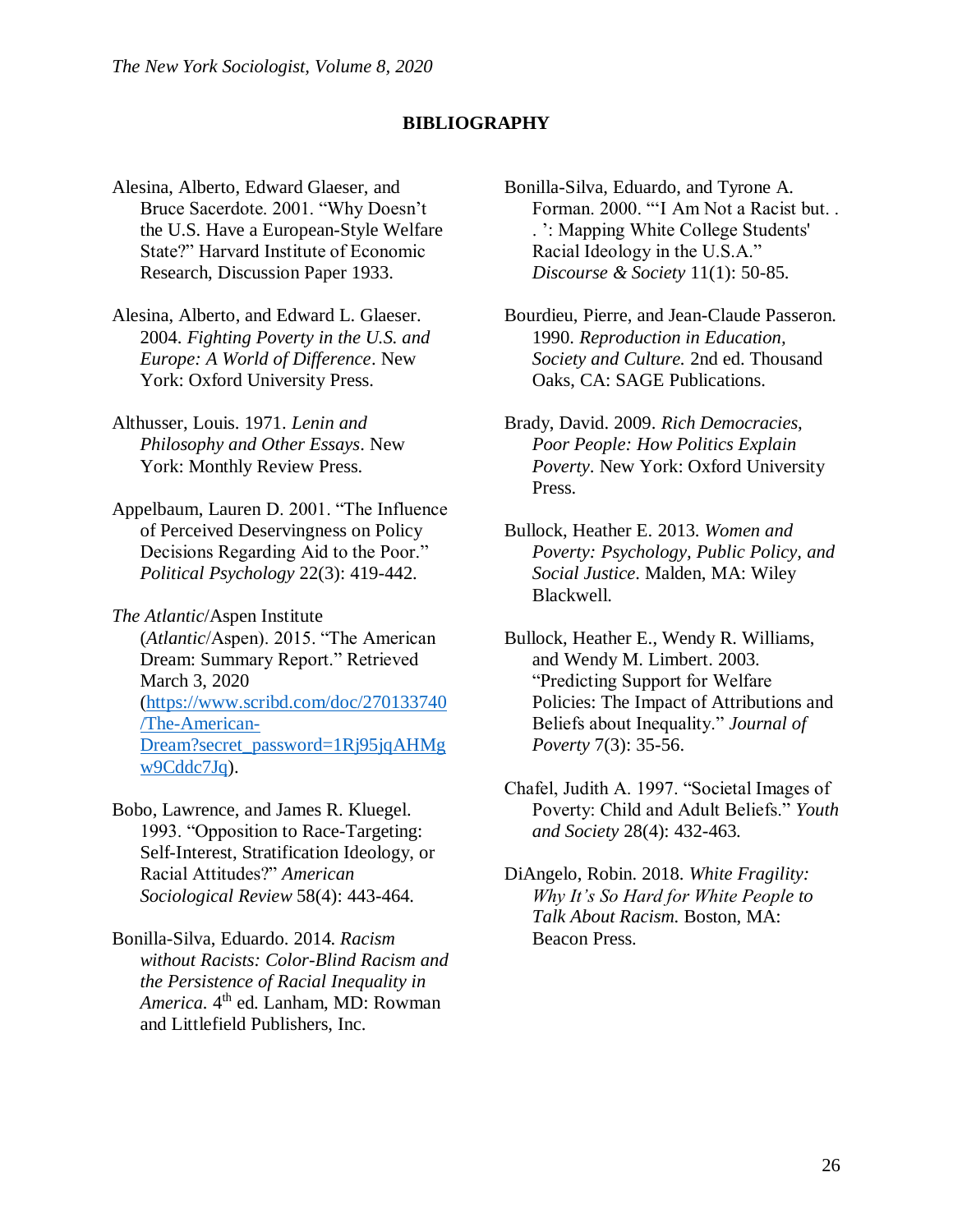Economic Mobility Project. 2007. "Economic Mobility: Is the American Dream Alive and Well?" Retrieved March 3, 2020 [\(https://www.brookings.edu/wp](https://www.brookings.edu/wp-content/uploads/2016/06/05useconomics_morton.pdf)[content/uploads/2016/06/05useconomics](https://www.brookings.edu/wp-content/uploads/2016/06/05useconomics_morton.pdf) morton.pdf).

- Eppard, Lawrence M., Mark Robert Rank, and Heather E. Bullock. 2020. *Rugged Individualism and the Misunderstanding of Aemrican Inequality*. Bethlehem, PA: Lehigh University Press.
- Feagin, Joe. 1972. "Poverty: We Still Believe that God Helps Those who Help Themselves." *Psychology Today* 6(6): 101–129.
- Feagin, Joe. 1975. *Subordinating the Poor: Welfare and American Beliefs*. Englewood Cliffs, NJ: Prentice-Hall.
- Feagin, Joe. 2014. *Racist America: Roots, Current Realities, and Future*  Reparations. 3<sup>rd</sup> ed. U.K.: Routledge.
- Ferretter, Luke. 2006. *Louis Althusser*. New York: Routledge.
- Gallup. 2020. "Race Relations." Washington, D.C.: Gallup. Retrieved March 3, 2020 [\(https://news.gallup.com/poll/1687/race](https://news.gallup.com/poll/1687/race-relations.aspx)[relations.aspx\)](https://news.gallup.com/poll/1687/race-relations.aspx).
- Gilens, Martin. 1999. *Why Americans Hate Welfare: Race, Media, and the Politics of Antipoverty Policy.* Chicago, IL: The University of Chicago Press.
- Gilens, Martin. 2012. *Affluence and Influence: Economic Inequality and Political Power in America*. Princeton, NJ: Princeton University Press.
- Gilens, Martin, and Benjamin I. Page. 2014. "Testing Theories of American Politics: Elites, Interest Groups, and Average Citizens." *Perspectives on Politics* 12(3): 564-581.
- Hanson, Sandra L., and John Zogby. 2010. "Trends-Attitudes about the American Dream." *The Public Opinion Quarterly*  74(3): 570-584.
- Hasenfeld, Yeheskel, and Jane A. Rafferty. 1989. "The Determinants of Public Attitudes Toward the Welfare State." Social Forces 67(4): 1027-1048.
- Henrich, Joseph, Steven J. Heine, and Ara Norenzavan. 2010. "The Weirdest People in the World?" *Behavioral and Brain Sciences* 33(2-3): 61-135.
- Howard, Christopher, Amirio Freeman, April Wilson, and Eboni Brown. 2017. "The Polls-Trends: Poverty." *Public Opinion Quarterly* 81(3): 769-789.
- Huber, Joan, and William H. Form. 1973*. Income and Ideology: An Analysis of the American Political Formula*. New York: The Free Press.
- Hughes, Michael, and Stephen A. Tuch. 1999. ''How Beliefs about Poverty Influence Racial Policy Attitudes: A Study of Whites, African Americans, Hispanics, and Asians in the United States.'' Pp. 165-90 in *Racialized Politics: The Debate about Racism in America*, edited by D. O. Sears, J. Sidanius, and L. Bobo. Chicago, IL: The University of Chicago Press.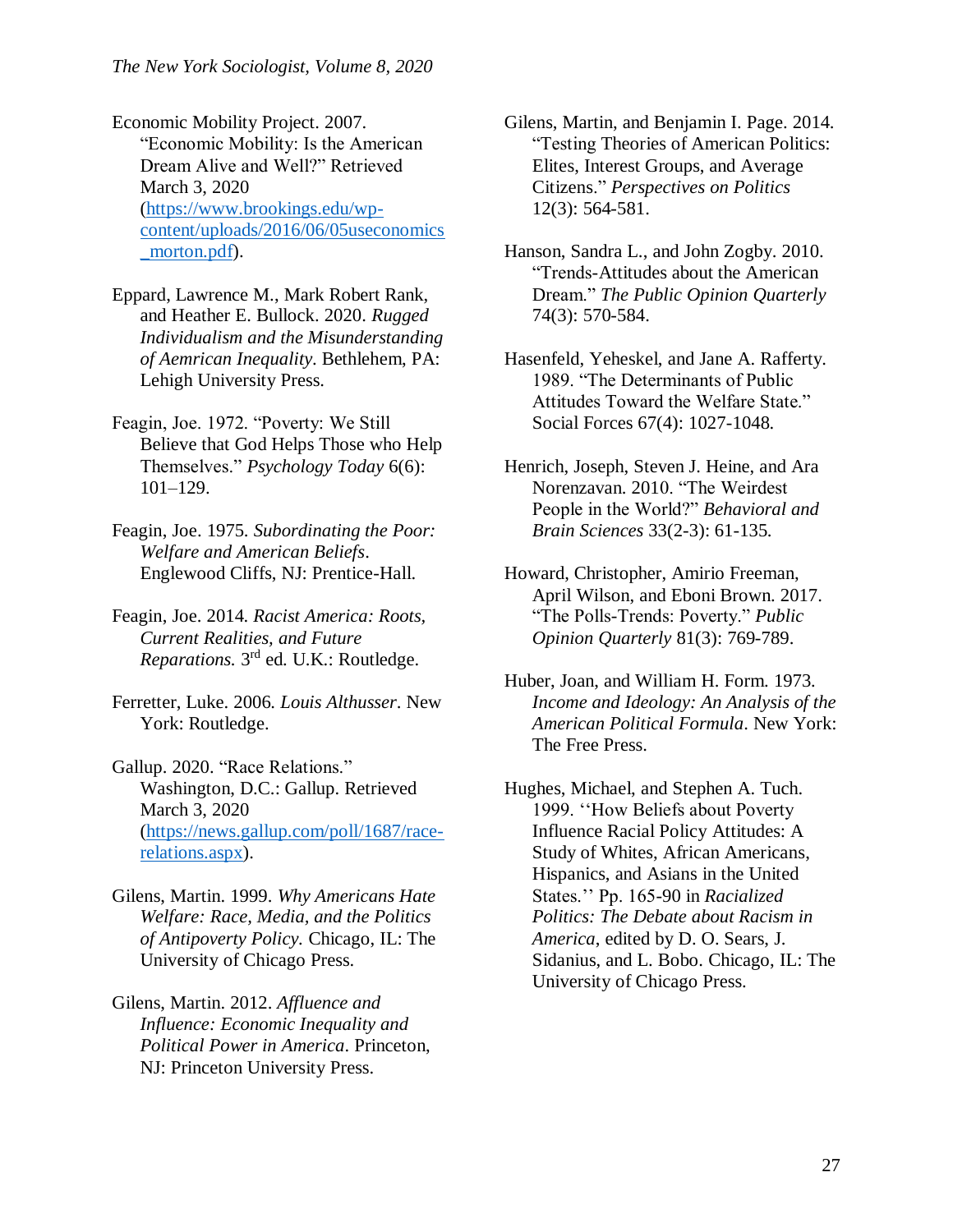- Hunt, Matthew O. 1996. "The Individual, Society, or Both? A Comparison of Black, Latino, and White Beliefs about the Causes of Poverty." *Social Forces* 75(1): 293-322.
- Hunt, Matthew O. and Heather E. Bullock. 2016. "Ideologies and Beliefs about Poverty." Pp. 93-116 in *The Oxford Handbook of the Social Science of Poverty,* edited by D. Brady and L. M. Burton. New York: Oxford University Press.
- International Social Survey Programme (ISSP). 2020. "Modules by Topic." Retrieved March 3, 2020 [\(http://w.issp.org/menu-top/home/\)](http://w.issp.org/menu-top/home/).
- Kendi, Ibram X. 2016. *Stamped from the Beginning: The Definitive History of Racist Ideas in America.* New York: Nation Books.
- Kluegel, James R., and Eliot R. Smith. 1981. "Beliefs About Stratification." *Annual Review of Sociology* 7(1981): 29-56.
- Kluegel, James R., and Eliot R Smith. 1986. *Beliefs about Inequality: Americans' Views of What Is and What Ought to Be*. Hawthorne, NY: Aldine de Gruyter.
- Ladd, Everett CarLl. 1994. *The American Ideology: An Exploration of the Origins, Meaning, and Role of American Political Ideas.* Storrs, CT: Roper Center for Public Opinion Research.
- Lee, Barrett A., Sue Hinze Jones, and David W. Lewis. 1990. "Public Beliefs about the Causes of Homelessness." *Social Forces* 69(1): 253-265.
- Lewis, Michael. 1993. *The Culture of Inequality*. 2nd ed. Amherst, MA: University of Massachusetts Press.
- Lipset, Seymour Martin. 1996. *American Exceptionalism: A Double-Edged Sword.*  New York: W. W. Norton & Company.
- Luttmer, Erzo F. P. 2001. "Group Loyalty and the Taste for Redistribution." *Journal of Political Economy* 109(3): 500-528.
- Pager, Devah, Bruce Western, and Bart Bonikowski. 2009. "Discrimination in a Low-Wage Labor Market: A Field Experiment." *American Sociological Review* 74(5): 777-799.
- Park, Haeyoun, Josh Keller, and Josh Williams. 2016. "The Faces of American Power, Nearly as White as the Oscar Nominees." *The New York Times.*  Retrieved March 3, 2020. [\(https://www.nytimes.com/interactive/20](https://www.nytimes.com/interactive/2016/02/26/us/race-of-american-power.html) [16/02/26/us/race-of-american](https://www.nytimes.com/interactive/2016/02/26/us/race-of-american-power.html)[power.html\)](https://www.nytimes.com/interactive/2016/02/26/us/race-of-american-power.html).
- Pew Research Center. 2012. "The American-Western European Values Gap." Retrieved March 3, 2020 [\(http://www.pewglobal.org/2011/11/17/t](http://www.pewglobal.org/2011/11/17/the-american-western-european-values-gap/) [he-american-western-european-values](http://www.pewglobal.org/2011/11/17/the-american-western-european-values-gap/)[gap/\)](http://www.pewglobal.org/2011/11/17/the-american-western-european-values-gap/).
- Pew Research Center. 2014. "Emerging and Developing Economies Much More Optimistic than Rich Countries about the Future." Retrieved March 3, 2020 [\(http://www.pewglobal.org/2014/10/09/e](http://www.pewglobal.org/2014/10/09/emerging-and-developing-economies-much-more-optimistic-than-rich-countries-about-the-future/) [merging-and-developing-economies](http://www.pewglobal.org/2014/10/09/emerging-and-developing-economies-much-more-optimistic-than-rich-countries-about-the-future/)[much-more-optimistic-than-rich](http://www.pewglobal.org/2014/10/09/emerging-and-developing-economies-much-more-optimistic-than-rich-countries-about-the-future/)[countries-about-the-future/\)](http://www.pewglobal.org/2014/10/09/emerging-and-developing-economies-much-more-optimistic-than-rich-countries-about-the-future/).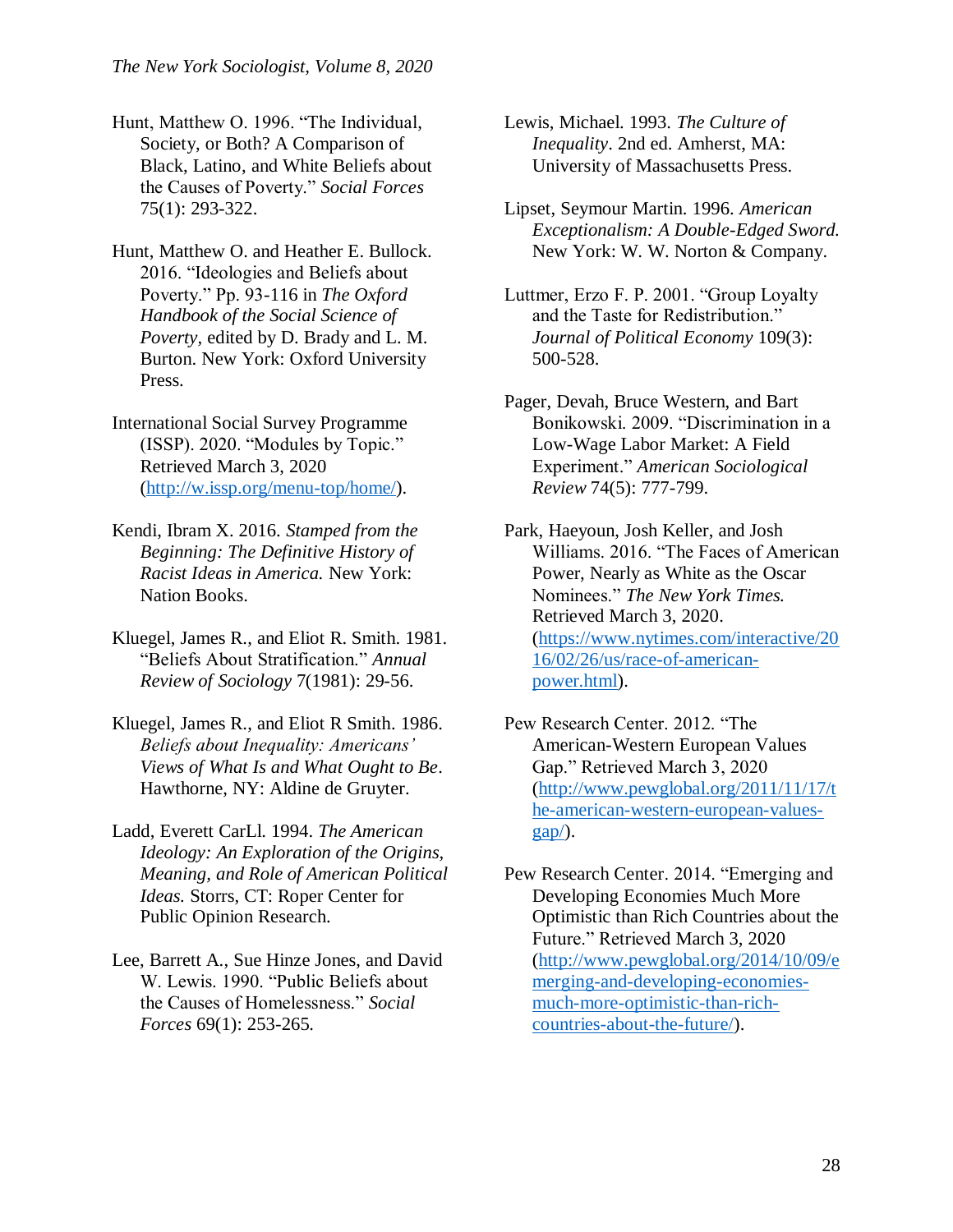Pew Research Center. 2016a. "On Views of Race and Inequality, Blacks and Whites are Worlds Apart." Retrieved March 3, 2020 [\(https://www.pewsocialtrends.org/2016/](https://www.pewsocialtrends.org/2016/06/27/on-views-of-race-and-inequality-blacks-and-whites-are-worlds-apart/)

[06/27/on-views-of-race-and-inequality](https://www.pewsocialtrends.org/2016/06/27/on-views-of-race-and-inequality-blacks-and-whites-are-worlds-apart/)[blacks-and-whites-are-worlds-apart/\)](https://www.pewsocialtrends.org/2016/06/27/on-views-of-race-and-inequality-blacks-and-whites-are-worlds-apart/).

Pew Research Center. 2016b. "5 Ways Americans and Europeans are Different." Retrieved March 3, 2020 [\(http://www.pewresearch.org/fact](http://www.pewresearch.org/fact-tank/2016/04/19/5-ways-americans-and-europeans-are-different/)[tank/2016/04/19/5-ways-americans-and](http://www.pewresearch.org/fact-tank/2016/04/19/5-ways-americans-and-europeans-are-different/)[europeans-are-different/\)](http://www.pewresearch.org/fact-tank/2016/04/19/5-ways-americans-and-europeans-are-different/).

Pew Research Center. 2017. "The Partisan Divide on Political Values Grows Even Wider." Retrieved March 3, 2020 [\(https://www.people](https://www.people-press.org/2017/10/05/the-partisan-divide-on-political-values-grows-even-wider/)[press.org/2017/10/05/the-partisan](https://www.people-press.org/2017/10/05/the-partisan-divide-on-political-values-grows-even-wider/)[divide-on-political-values-grows-even](https://www.people-press.org/2017/10/05/the-partisan-divide-on-political-values-grows-even-wider/)[wider/\)](https://www.people-press.org/2017/10/05/the-partisan-divide-on-political-values-grows-even-wider/).

Pew Research Center. 2019. "In a Politically Polarized Era, Sharp Divides in Both Partisan Coalitions." Retrieved March 3, 2020 [\(https://www.people](https://www.people-press.org/2019/12/17/in-a-politically-polarized-era-sharp-divides-in-both-partisan-coalitions/)[press.org/2019/12/17/in-a-politically](https://www.people-press.org/2019/12/17/in-a-politically-polarized-era-sharp-divides-in-both-partisan-coalitions/)[polarized-era-sharp-divides-in-both](https://www.people-press.org/2019/12/17/in-a-politically-polarized-era-sharp-divides-in-both-partisan-coalitions/)[partisan-coalitions/\)](https://www.people-press.org/2019/12/17/in-a-politically-polarized-era-sharp-divides-in-both-partisan-coalitions/).

Schubert, J. Daniel. 2008. "Suffering/Symbolic Violence." Pp. 183-198 in *Pierre Bourdieu: Key Concepts*, edited by M. Grenfell. Durham, England: Acumen Publishing.

Wilson, George. 1996. "Toward a Revised Framework for Examining Beliefs about the Causes of Poverty." *Sociological Quarterly* 37(3): 413-428.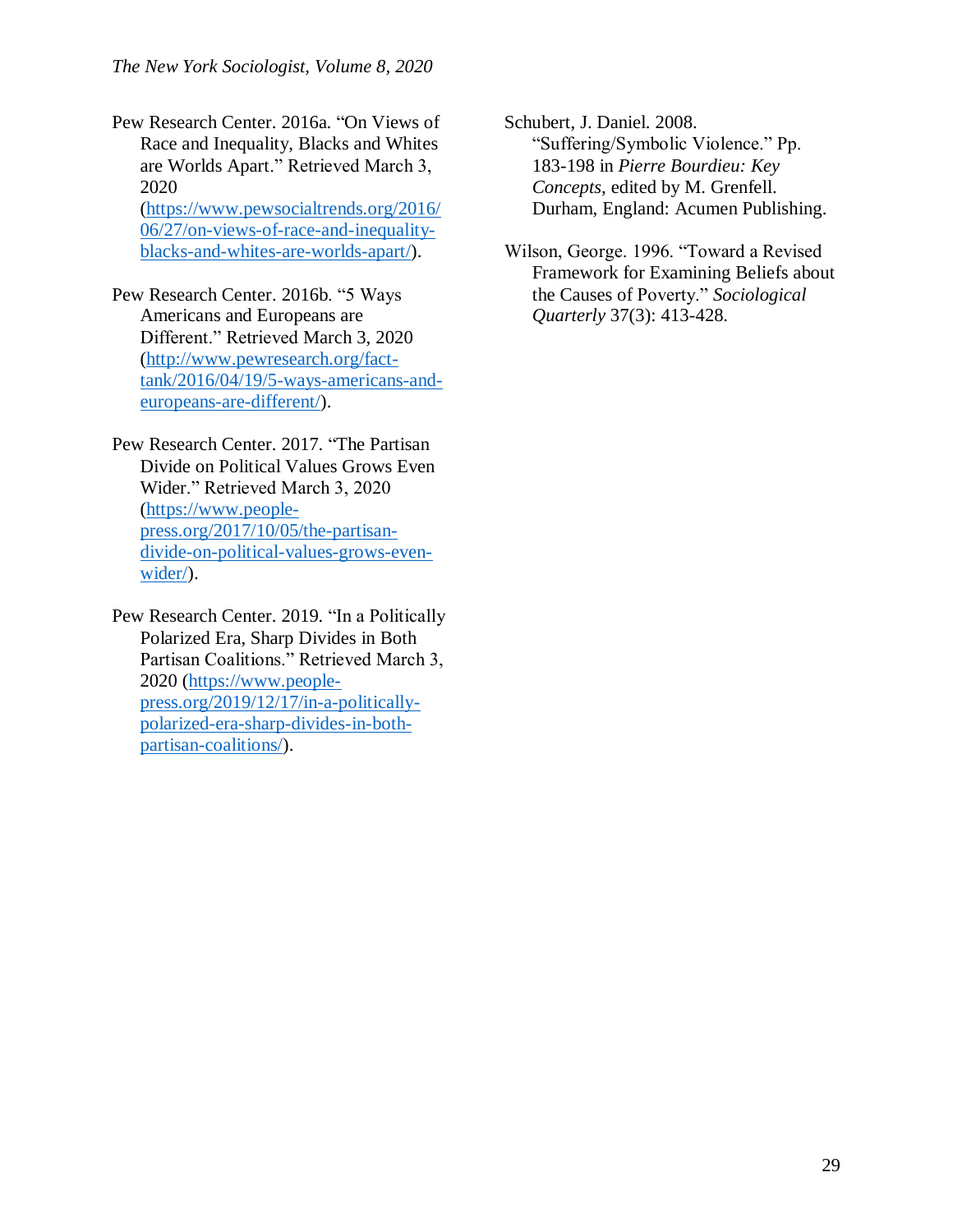## **APPENDIX**

## Individualism Index Questions

What percentage of Americans' outcomes in life is the result of the amount of effort that they put into life and the choices that they make?

 $\bigcirc$  Less than 50%

 $\bigcirc$  Exactly 50%

 $\bigcirc$  Between 51% and 59%

 $\bigcirc$  Between 60% and 69%

 $\bigcirc$  Between 70% and 79%

o Between 80% and 89%

 $\bigcirc$  Between 90% and 100%

Which of the following statements do you agree with MORE:

 $\bigcirc$  The differences between American adults -- differences in income, wealth, career, and other important life outcomes -- are due mostly to the choices people make for themselves, they are due mostly to things individual people control.

 $\bigcirc$  The differences between American adults -- differences in income, wealth, career, and other important life outcomes -- are NOT due mostly to the choices people make for themselves, they are due mostly to things individual people DO NOT control.

Would you say in the United States that most adults get back from life what they put into it? Meaning that most people's level of success or failure in life generally matches how much effort they put into life and how smart their choices are?

 $\bigcirc$  Strongly agree

 $\bigcirc$  Somewhat agree

 $\bigcirc$  Neither agree nor disagree

 $\bigcirc$  Somewhat disagree

 $\bigcirc$  Strongly disagree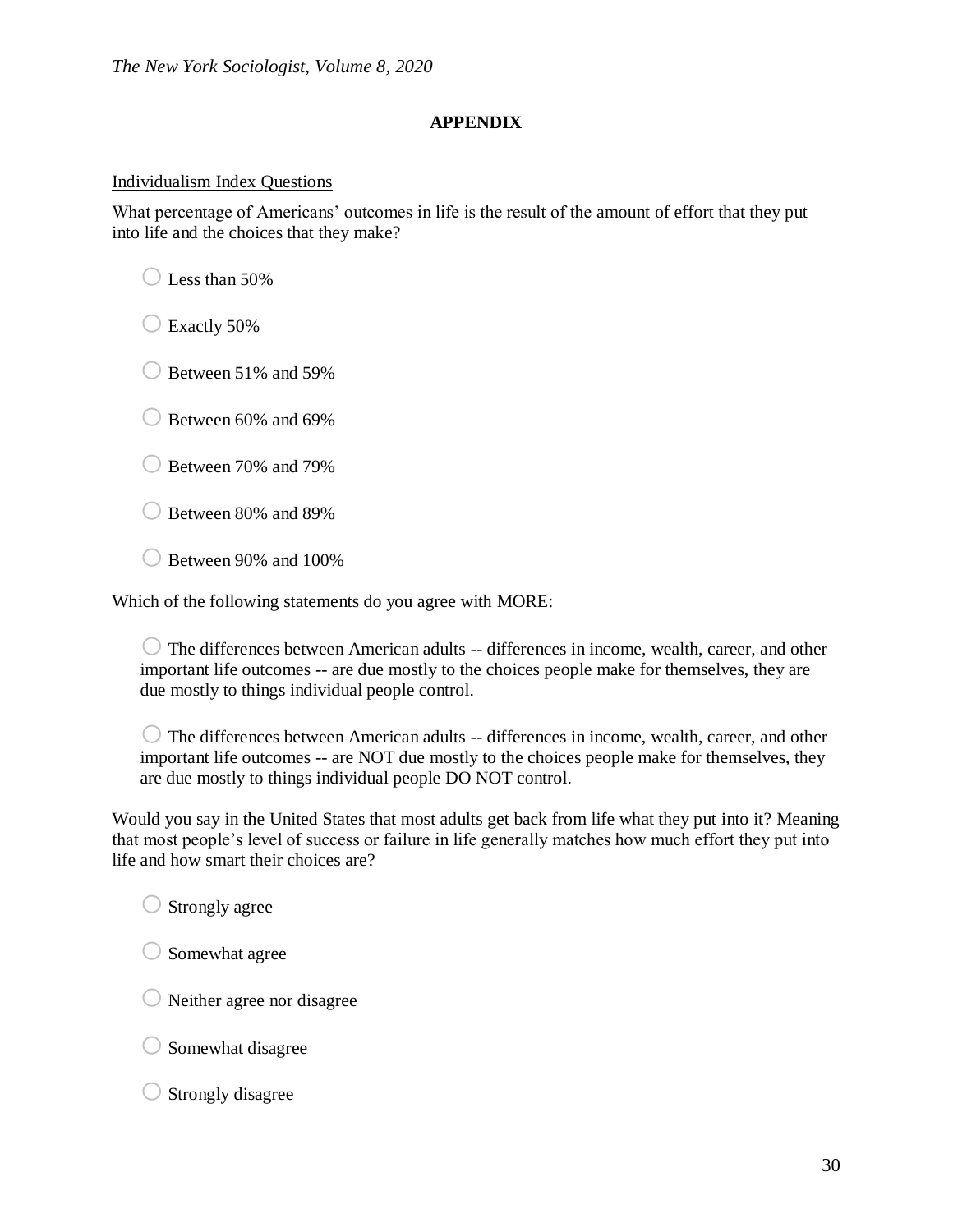Despite the fact that some Americans may face extra barriers to success that others do not, do you think most Americans could succeed, despite these barriers, if they really put their mind to it?

 $\bigcirc$  Strongly agree

 $\bigcirc$  Somewhat agree

 $\bigcirc$  Neither agree nor disagree

- $\bigcirc$  Somewhat disagree
- $\bigcirc$  Strongly disagree

Do you believe most Americans are free to make their own decisions and free to choose the life they want to live?

 $\bigcirc$  Strongly agree

 $\bigcirc$  Somewhat agree

- $\bigcirc$  Neither agree nor disagree
- $\bigcirc$  Somewhat disagree
- $\bigcirc$  Strongly disagree

Could most Americans get a college degree if they really wanted to?

- $\bigcirc$  Strongly agree
- $\bigcirc$  Somewhat agree
- $\bigcirc$  Neither agree nor disagree
- $\bigcirc$  Somewhat disagree
- $\bigcirc$  Strongly disagree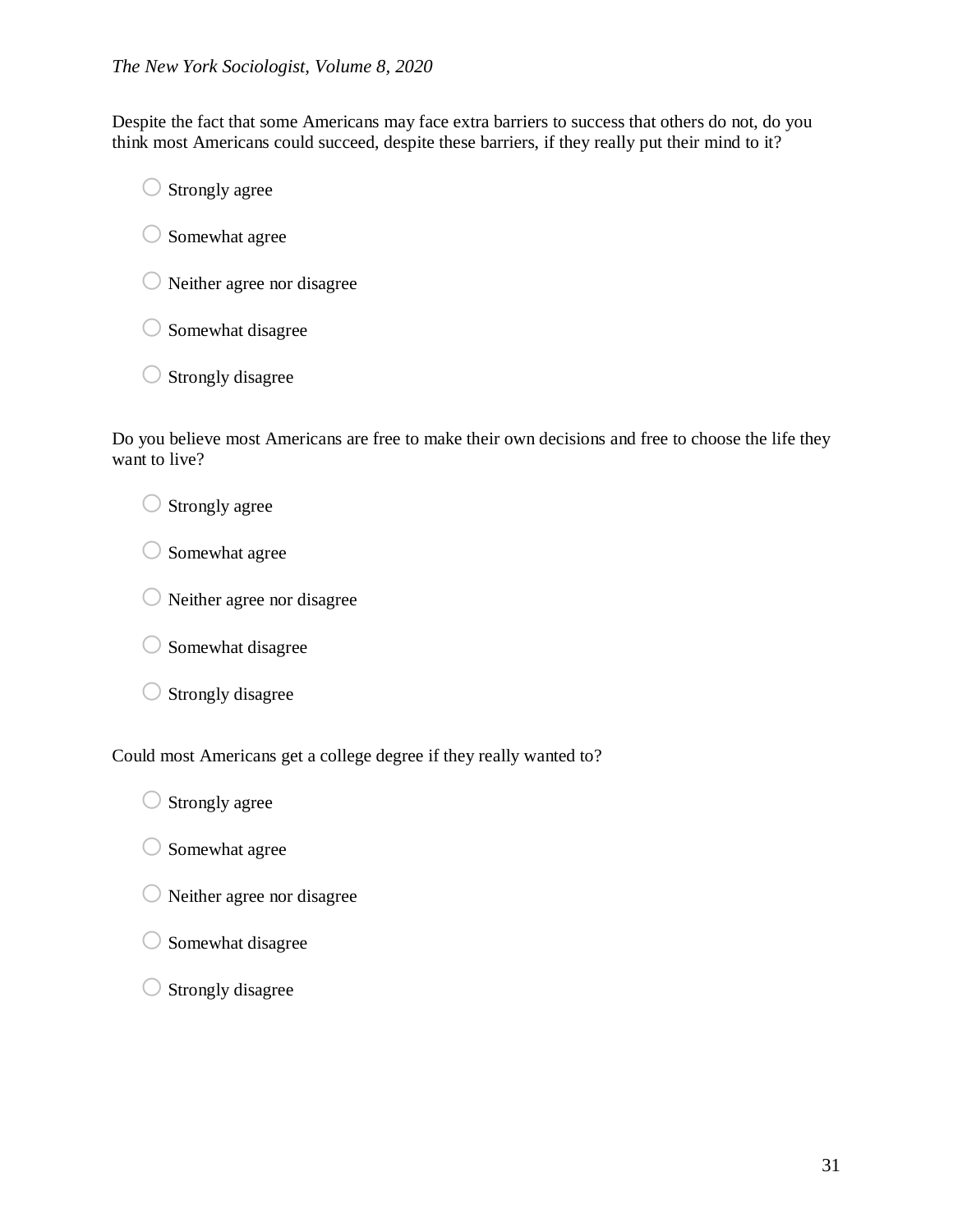Would you consider America to be the land of opportunity where most people who work hard succeed?

 $\bigcirc$  Strongly agree

 $\bigcirc$  Somewhat agree

 $\bigcirc$  Neither agree nor disagree

 $\bigcirc$  Somewhat disagree

 $\bigcirc$  Strongly disagree

Do you consider it fair that Americans with more money can afford better healthcare than those with less money?

 $\bigcirc$  It is very fair

 $\bigcirc$  It is somewhat fair

 $\bigcirc$  It is neither fair nor unfair

 $\bigcirc$  It is somewhat unfair

 $\bigcirc$  It is very unfair

Do you consider it fair that Americans with more money can afford better education than those with less money?

 $\bigcirc$  It is very fair

 $\bigcirc$  It is somewhat fair

 $\bigcirc$  It is neither fair nor unfair

 $\bigcirc$  It is somewhat unfair

 $\bigcirc$  It is very unfair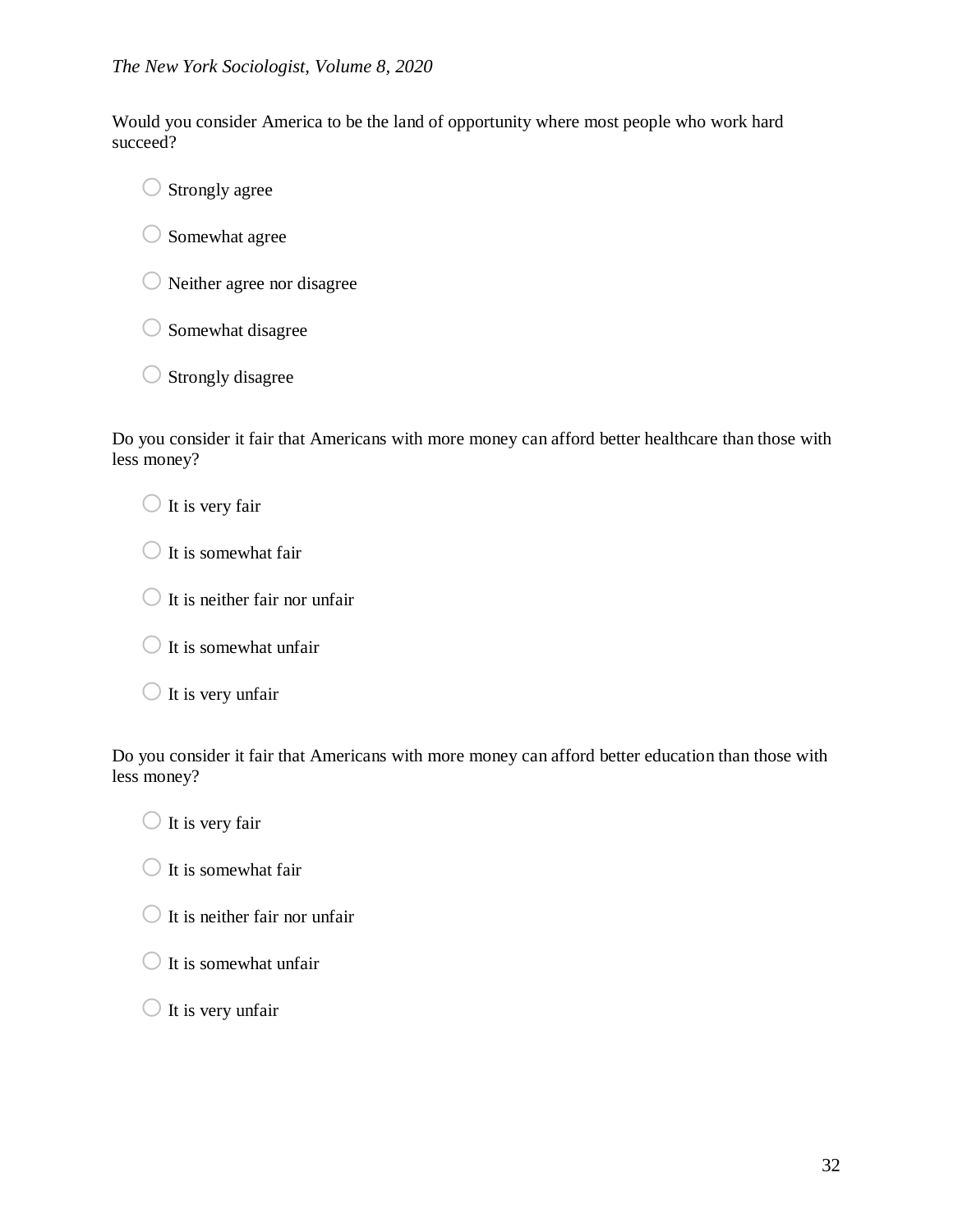## *The New York Sociologist, Volume 8, 2020*

The following are an alphabetical list of causes of poverty in the United States. Please decide which one you think causes the most poverty in the United States and rank that #1. The next most important cause will be ranked #2, and so on until we get to the cause you think is least important, which will be #11.\*

\_\_\_\_\_\_ Bad family upbringing Bad genes \_\_\_\_\_\_ Bad luck Lack of effort or laziness **Low intelligence** \_\_\_\_\_\_ Not enough good jobs **EXECUTE:** Poor choices \_\_\_\_\_\_ Poor morals and/or values \_\_\_\_\_\_ Poor quality schools \_\_\_\_\_\_ Racism \_\_\_\_\_\_ Sexism

*\*(for this question, responses were included in the individualism index if they were a #1 for effort/laziness or choices)*

Do you agree with the statement, "With ambition, hard work, and smart choices, most Americans can succeed, even if they come from disadvantaged backgrounds"

 $\bigcirc$  Strongly agree

 $\bigcirc$  Somewhat agree

- $\bigcirc$  Neither agree nor disagree
- $\bigcirc$  Somewhat disagree
- $\bigcirc$  Strongly disagree

How positive or negative do you feel about socialism?

- $\bigcirc$  Very positive
- $\bigcirc$  Somewhat positive
- $\bigcirc$  Neither positive nor negative
- $\bigcirc$  Somewhat negative

## $\bigcirc$  Very negative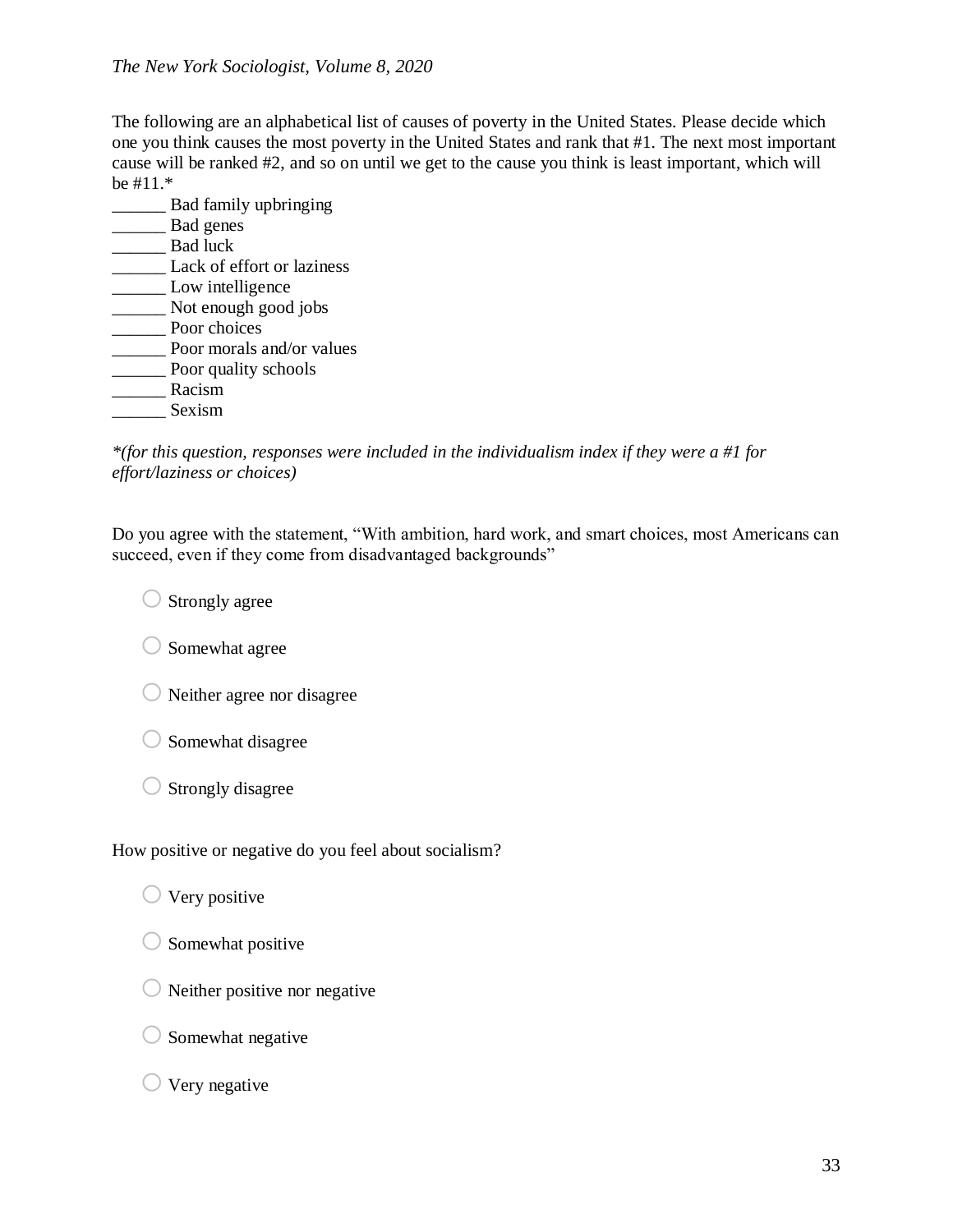## Demographic Questions

How religious would you consider yourself?

 $\bigcirc$  Very

 $\bigcirc$  Somewhat

- $\bigcirc$  Not very
- $\bigcirc$  Not at all

How strongly do you believe in the scientific theory of human evolution?

 $\bigcirc$  Very strongly

- $\bigcirc$  Somewhat strongly
- $\bigcirc$  Not sure if I do or do not believe
- O I somewhat doubt it
- $\bigcirc$  I don't believe it at all

Please provide your race/ethnicity.

- O African American/Black
- $\bigcirc$  Asian American
- $\bigcirc$  Hispanic/Latino
- $\bigcirc$  Non-Hispanic White
- $\bigcirc$  Two or more races/ethnicities
- O Other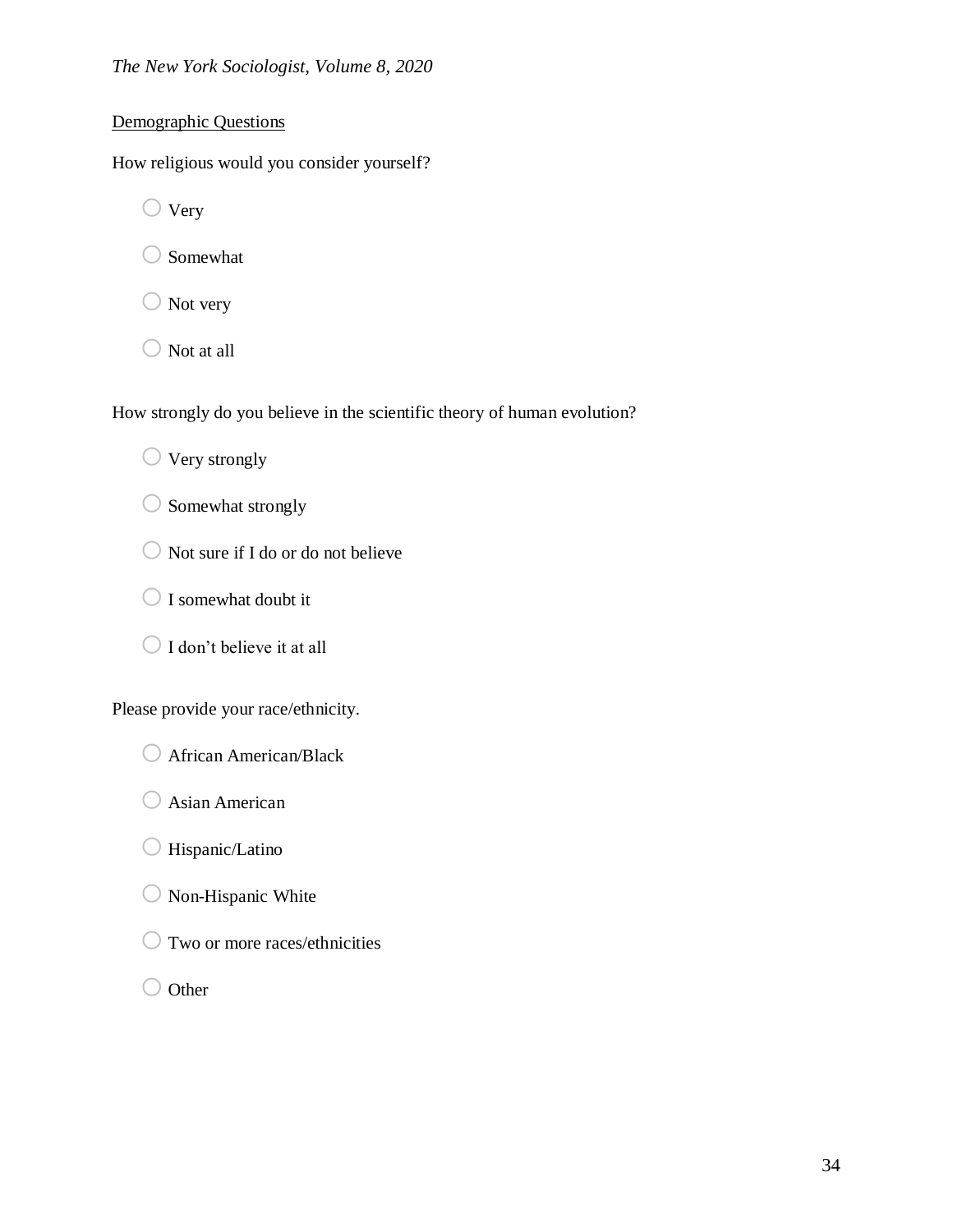Please provide your political preference.

- $\bigcirc$  I almost always prefer Republicans over Democrats
- O I mostly prefer Republicans over Democrats.
- $\bigcirc$  I mostly prefer Democrats over Republicans.
- $\bigcirc$  I almost always prefer Democrats over Republicans.

How do you feel about President Trump?

- $\bigcirc$  Very positive
- $\bigcirc$  Somewhat positive
- $\bigcirc$  Neither positive nor negative
- $\bigcirc$  Somewhat negative
- $\bigcirc$  Very negative

How do you feel about former President Obama?

 $\bigcirc$  Very positive

- $\bigcirc$  Somewhat positive
- $\bigcirc$  Neither positive nor negative
- $\bigcirc$  Somewhat negative
- $\bigcirc$  Very negative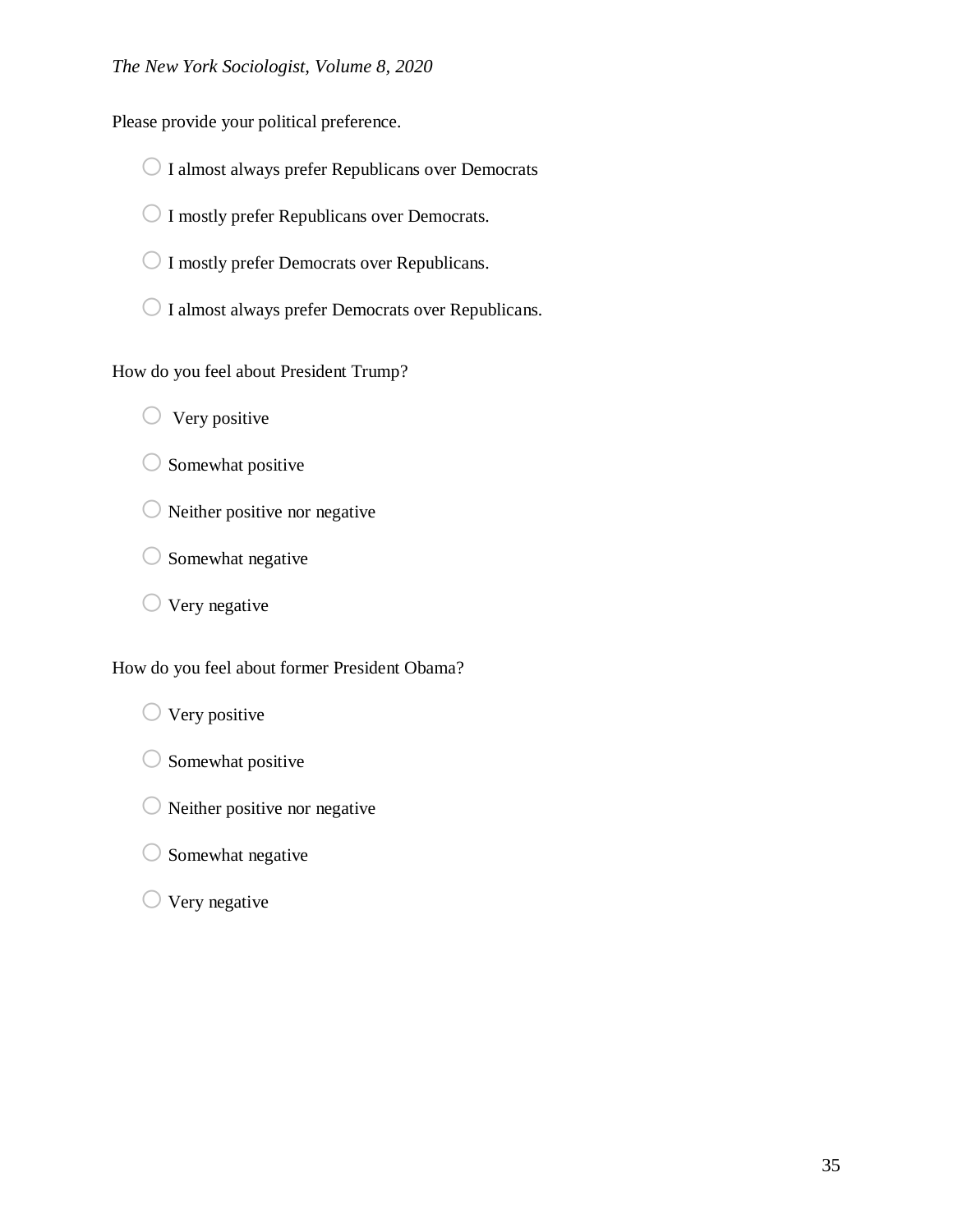Please provide your social class.

o Lower class/poor

 $\bigcirc$  Working class

- O Lower middle class
- $\bigcirc$  Middle class
- O Upper middle class
- $\bigcirc$  Upper class/wealthy

Have you or your parents ever used a social welfare program at any point, even for a month (such as SNAP/food stamps, Medicaid, WIC, housing assistance, or another program)?

 $\bigcirc$  Yes

 $\bigcirc$  No

Please provide your gender

 $\bigcirc$  Female

 $\bigcirc$  Male

 $\bigcirc$  Other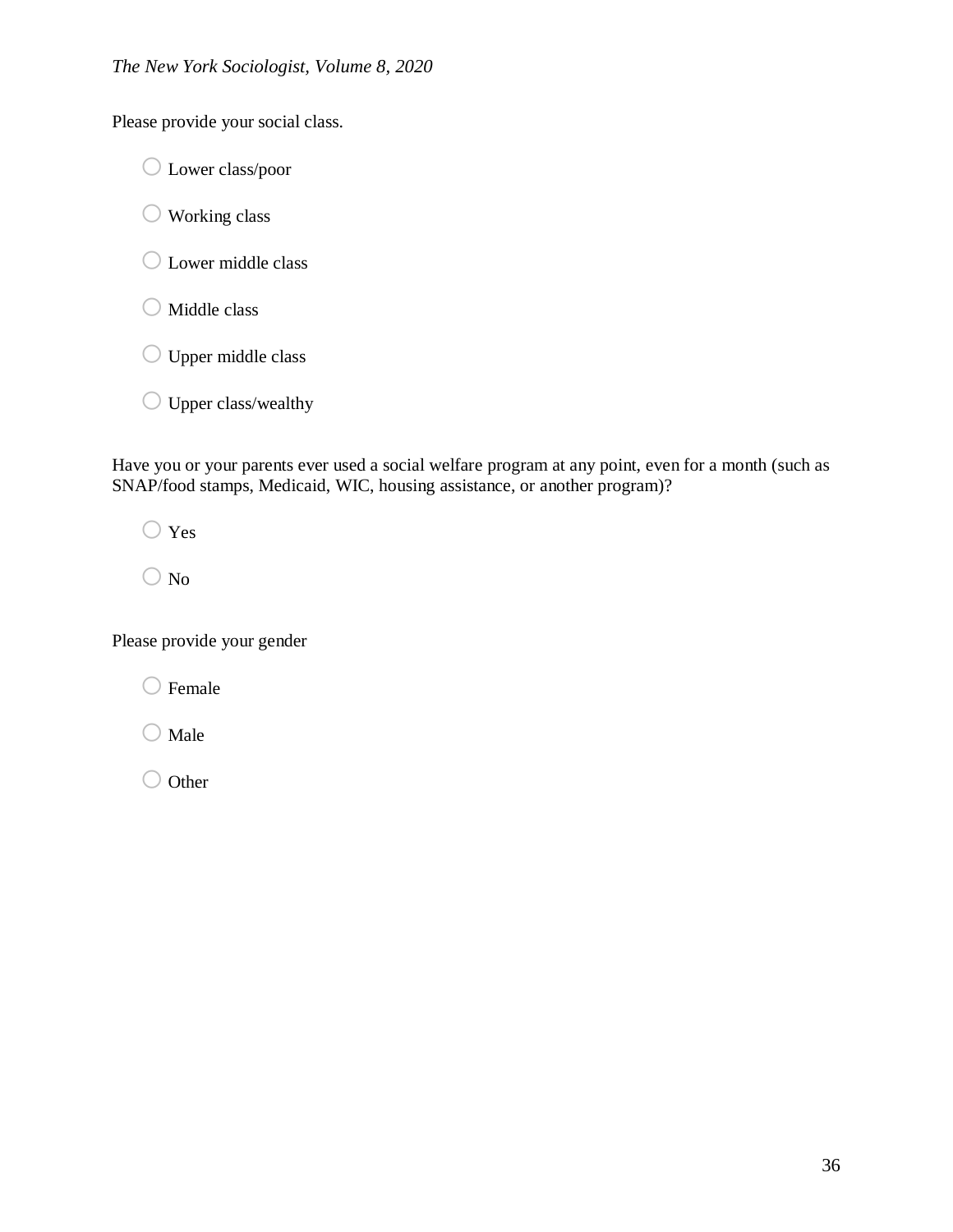### Government Support Index Questions

SNAP, also known as the food stamp program, provides nutritional support for low-wage working families, low-income seniors, and people with disabilities in the U.S. A family of four would receive about \$450 a month. The federal government spends about \$70 billion a year on SNAP. The SNAP program covers around 40 million people. Do you support expanding the SNAP/food stamp program to cover more people and provide more benefits, even if it means an increase in your taxes per year?

 $\bigcirc$  Strongly agree

 $\bigcirc$  Somewhat agree

 $\bigcirc$  Neither agree nor disagree

 $\bigcirc$  Somewhat disagree

 $\bigcirc$  Strongly disagree

Would you say that overall, social welfare programs targeting the poor in the U.S. (such as food stamps, Medicaid, WIC, or Section 8 government housing) have a mostly positive or mostly negative impact on American society?

 $\bigcirc$  Very positive

 $\bigcirc$  Somewhat positive

 $\bigcirc$  Somewhat negative

 $\bigcirc$  Very negative

Do you agree or disagree with the following statement: it is the responsibility of the American government to reduce the differences in income between the rich and the poor.

 $\bigcirc$  Strongly agree

 $\bigcirc$  Somewhat agree

 $\bigcirc$  Neither agree nor disagree

 $\bigcirc$  Somewhat disagree

 $\bigcirc$  Strongly disagree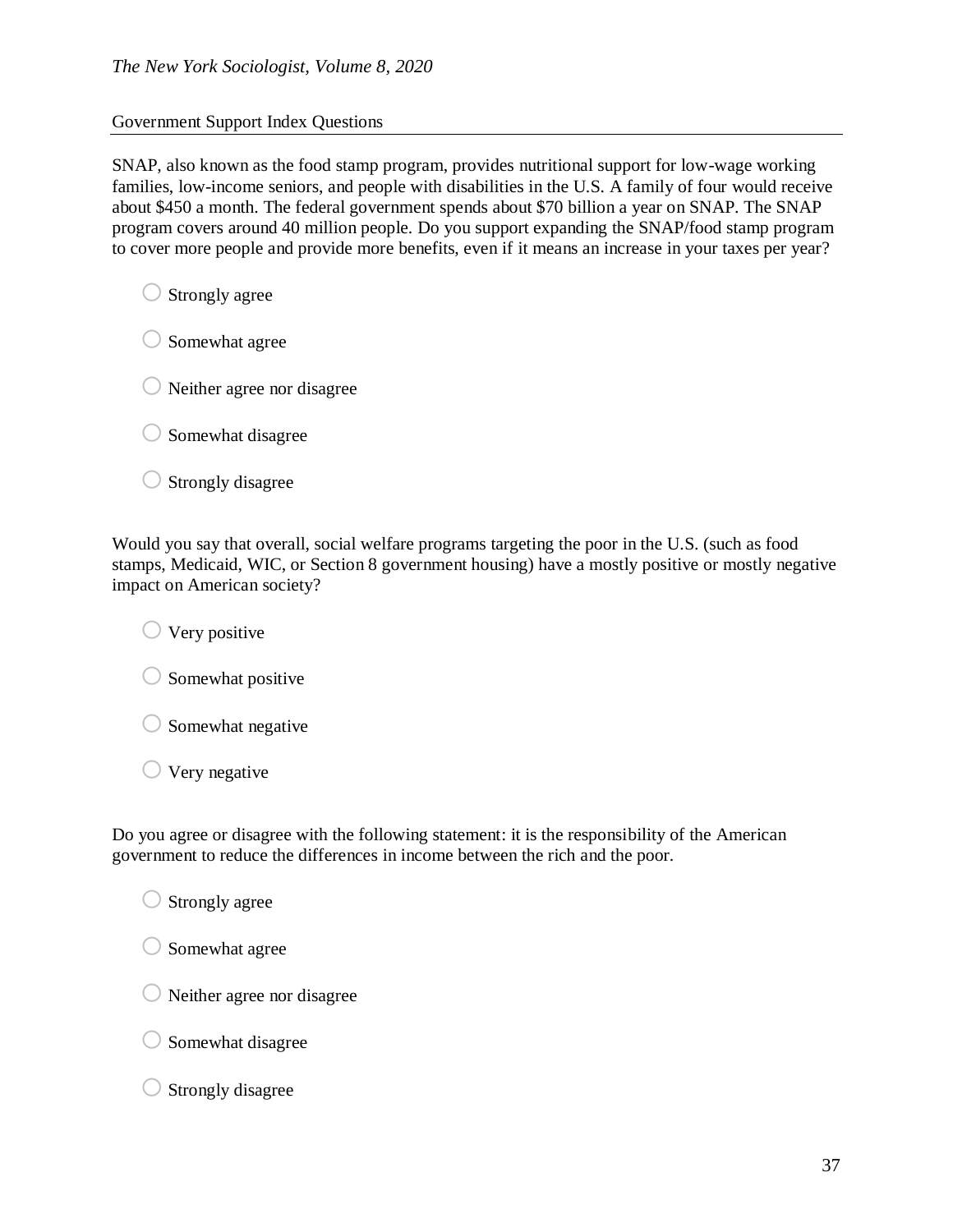Do you think adults should have to pass a drug test in order to receive food stamps/SNAP for themselves and their families?

 $\bigcirc$  Strongly agree

 $\bigcirc$  Somewhat agree

 $\bigcirc$  Neither agree nor disagree

 $\bigcirc$  Somewhat disagree

 $\bigcirc$  Strongly disagree

Do you think adults should have to work in the paid workforce to receive food stamps/SNAP for themselves and their families?

 $\bigcirc$  Strongly agree

 $\bigcirc$  Somewhat agree

 $\bigcirc$  Neither agree nor disagree

 $\bigcirc$  Somewhat disagree

 $\bigcirc$  Strongly disagree

Do you agree or disagree that high income Americans should pay higher taxes than middle income and lower income Americans in order to help pay for government programs targeting poverty and inequality?

 $\bigcirc$  Yes they should pay much higher taxes

 $\bigcirc$  Yes they should pay somewhat higher taxes

 $\bigcirc$  No they should pay the same taxes

 $\bigcirc$  No they should pay somewhat lower taxes

 $\bigcirc$  No they should pay much lower taxes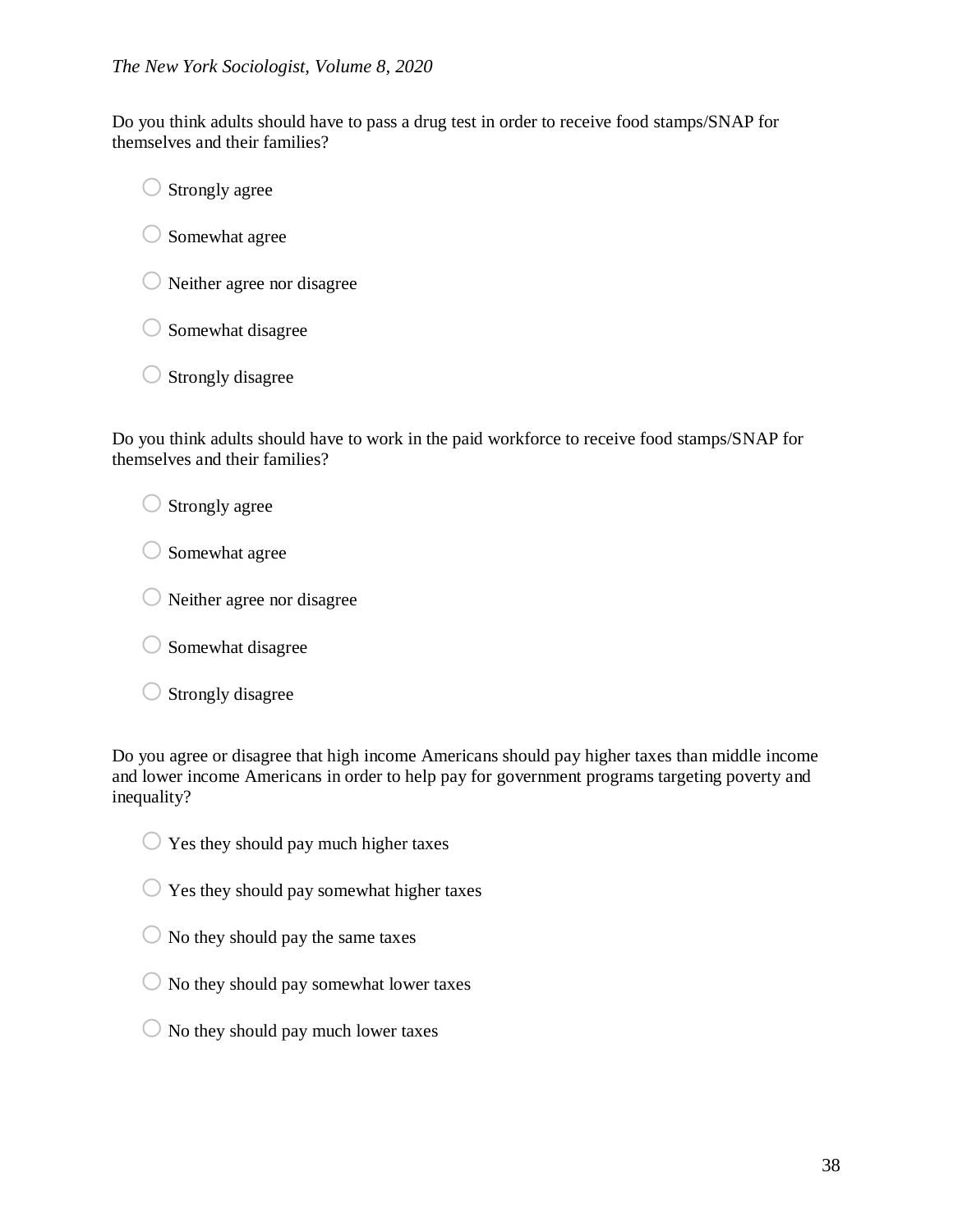Would you support a future healthcare system in the U.S. where (1) the federal government provided healthcare coverage to all Americans, (2) you paid the same amount for your coverage as before but through taxes instead of premiums, and (3) the new system outlawed the existence of private health insurance companies, making healthcare completely government-run in the U.S.?

|  | $\bigcirc$ I strongly support such a plan |  |
|--|-------------------------------------------|--|

- $\bigcirc$  I somewhat support such a plan
- $\bigcirc$  I neither support nor oppose such a plan
- $\bigcirc$  I somewhat oppose such a plan
- $\bigcirc$  I strongly oppose such a plan

## Racial Prejudice Questions

Do you agree or disagree with the following statement: In most of the United States, African Americans are given an equal opportunity to be hired for the same jobs as Whites with similar qualifications.

 $\bigcirc$  Strongly agree

 $\bigcirc$  Somewhat agree

 $\bigcirc$  Neither agree nor disagree

 $\bigcirc$  Somewhat disagree

 $\bigcirc$  Strongly disagree

Do you agree or disagree with the following statement: In most of the United States, African American children are given an equal opportunity to attend schools that are similar in quality to those attended by White children?

 $\bigcirc$  Strongly agree

 $\bigcirc$  Somewhat agree

- $\bigcirc$  Neither agree nor disagree
- $\bigcirc$  Somewhat disagree
- $\bigcirc$  Strongly disagree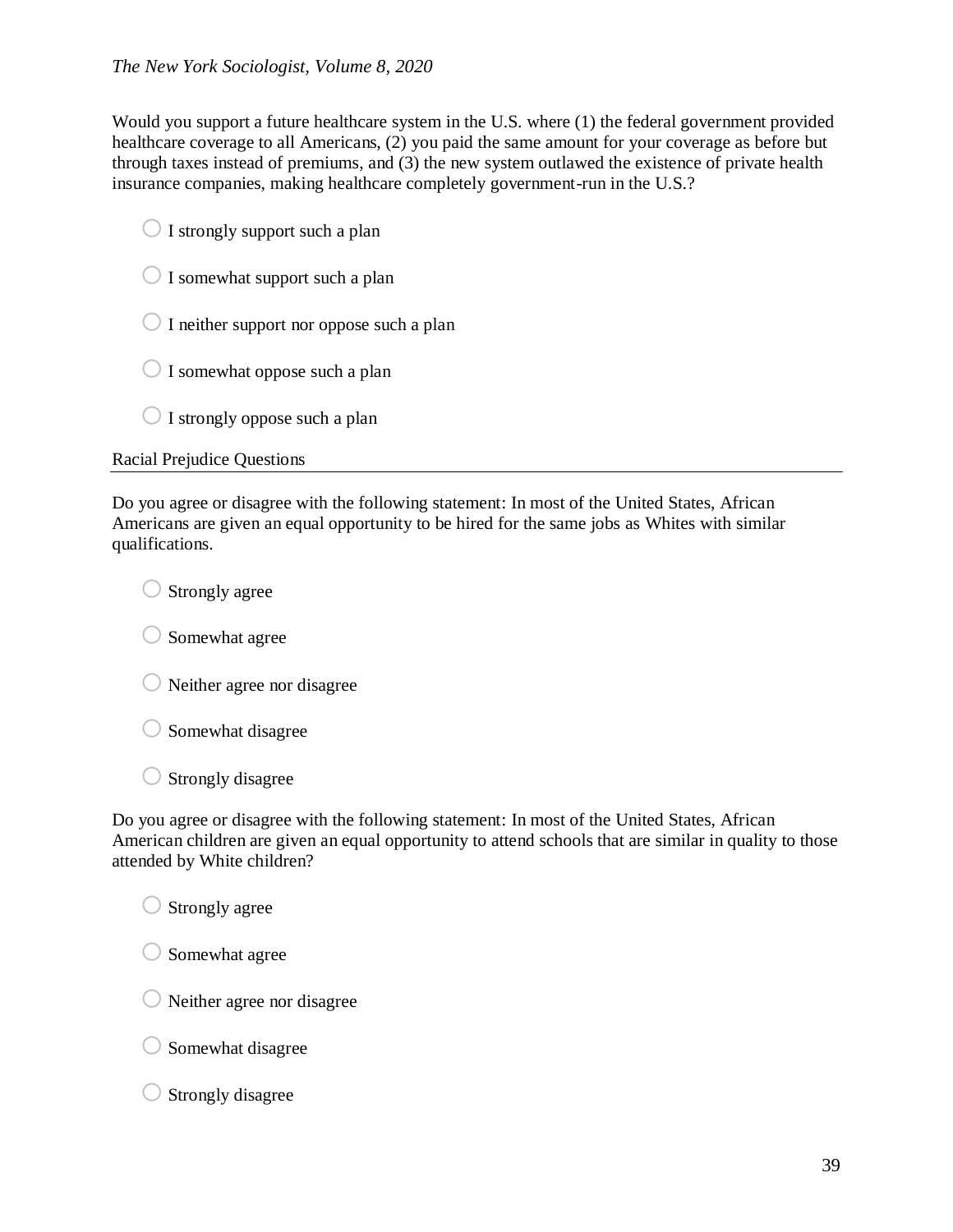Do you agree or disagree with the following statement: In most of the United States, African Americans are treated in a similarly fair manner by the criminal justice system compared to how Whites are treated.

 $\bigcirc$  Strongly agree

- $\bigcirc$  Somewhat agree
- $\bigcirc$  Neither agree nor disagree
- $\bigcirc$  Somewhat disagree
- $\bigcirc$  Strongly disagree

African American families in the U.S. have about 10% of the wealth of White families. African Americans are also more likely to be poor, more likely to be unemployed, less likely to own their own home, and less likely to graduate from college. In your opinion, what is the major reason why we have these inequalities in the U.S. between African Americans and Whites?

 $\bigcirc$  It is almost completely the fault of African Americans

 $\bigcirc$  It is mostly the fault of African Americans

 $\bigcirc$  It is mostly the fault of racism and other social problems beyond the control of African Americans

 $\bigcirc$  It is almost completely the fault of racism and other social problems beyond the control of African Americans

How concerned are you about the negative impacts of undocumented immigration in the U.S.?

 $\bigcirc$  Very concerned

- $\bigcirc$  Somewhat concerned
- $\bigcirc$  Not sure if I am concerned or not
- $\bigcirc$  Not very concerned
- $\bigcirc$  Not concerned at all